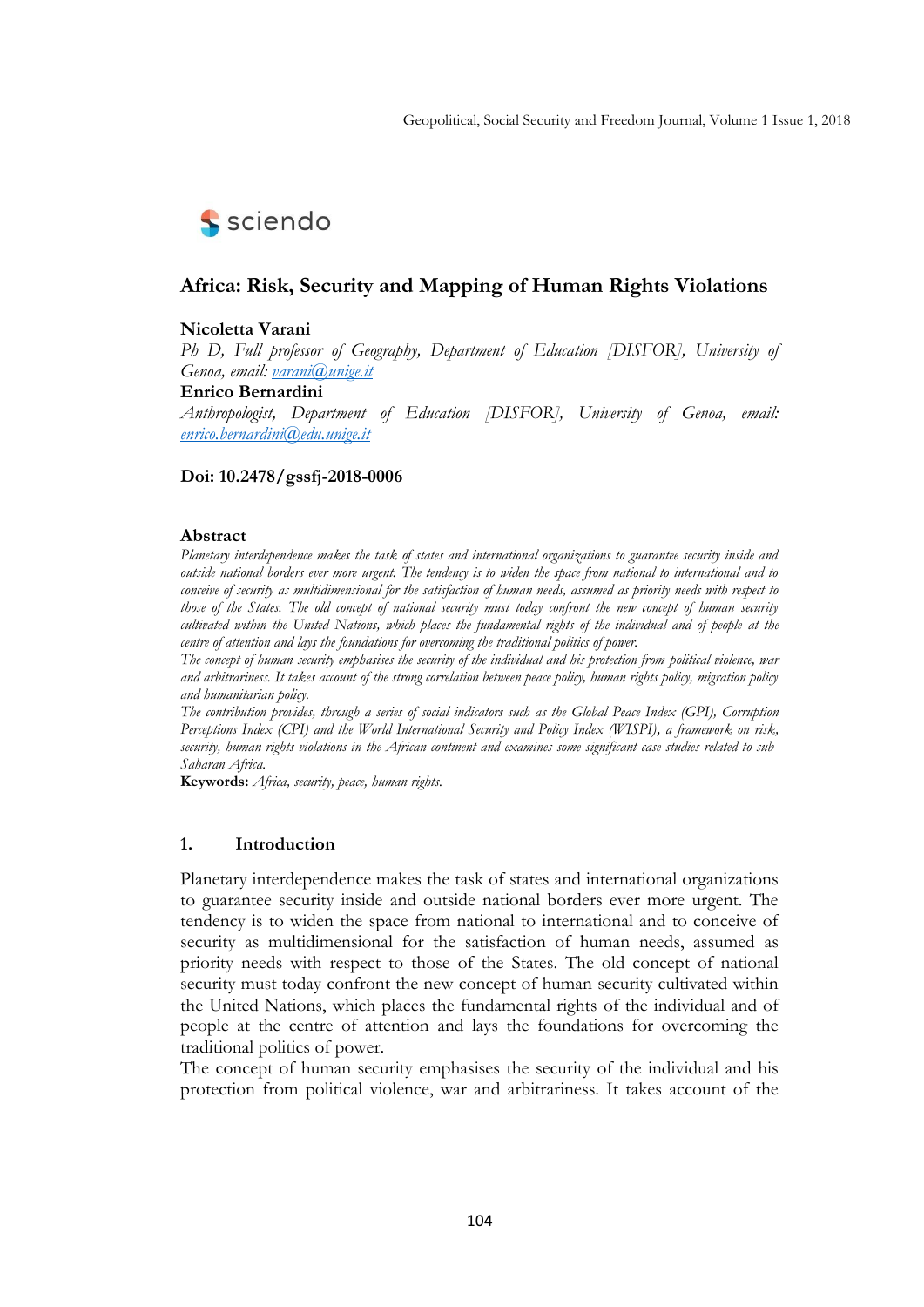

strong correlation between peace policy, human rights policy, migration policy and humanitarian policy.

Figure 1. The 4 factors influencing human security. (Source: Human Security Division. Swiss Confederation. https://www.dfae.admin.ch/eda/it/dfae/dfae/organizzazione-dfae/direzionidivisioni/direzione-politica/dsu.html)

As the historian John Iliffe (1995) wrote, the greatest contribution of Africans, is to have populated and made human a region particularly hostile to man. Even today, perhaps more than any other area of the world (at least, inhabited) sub-Saharan Africa represents a challenge for human development, as well as for that of political, economic and social institutions. At first glance and even superficially, the lack, sometimes apparently the absence of political and economic development, emerges as the most evident and dramatic characteristics of the continent. The present work tries to deepen these themes. The aim is to offer a "map" of the main themes connected with the prospects and problems of development in Africa, with particular attention to the events of the new millennium. The first group of issues that will be addressed is directly related to the socio-economic development of the sub-Saharan area, through an analysis of recent economic progress, but also of the continuing problems. Secondly, the main political developments, the complex process of democratisation, the problems associated with the continuing crisis in state institutions, and the conflicts and riots that accompany these processes are taken into account.

Social Geography also often makes use of tools typical of social research when studying what we call complex social phenomena such as quality of life, well-being, security and development. They are expressed through a multiplicity of variables (qualitative and quantitative), each empirically observable but only as a whole are indicators of the complex phenomenon under study. Therefore, the synthesis variable is not reflected in empirical observation, but is the result of logical and/or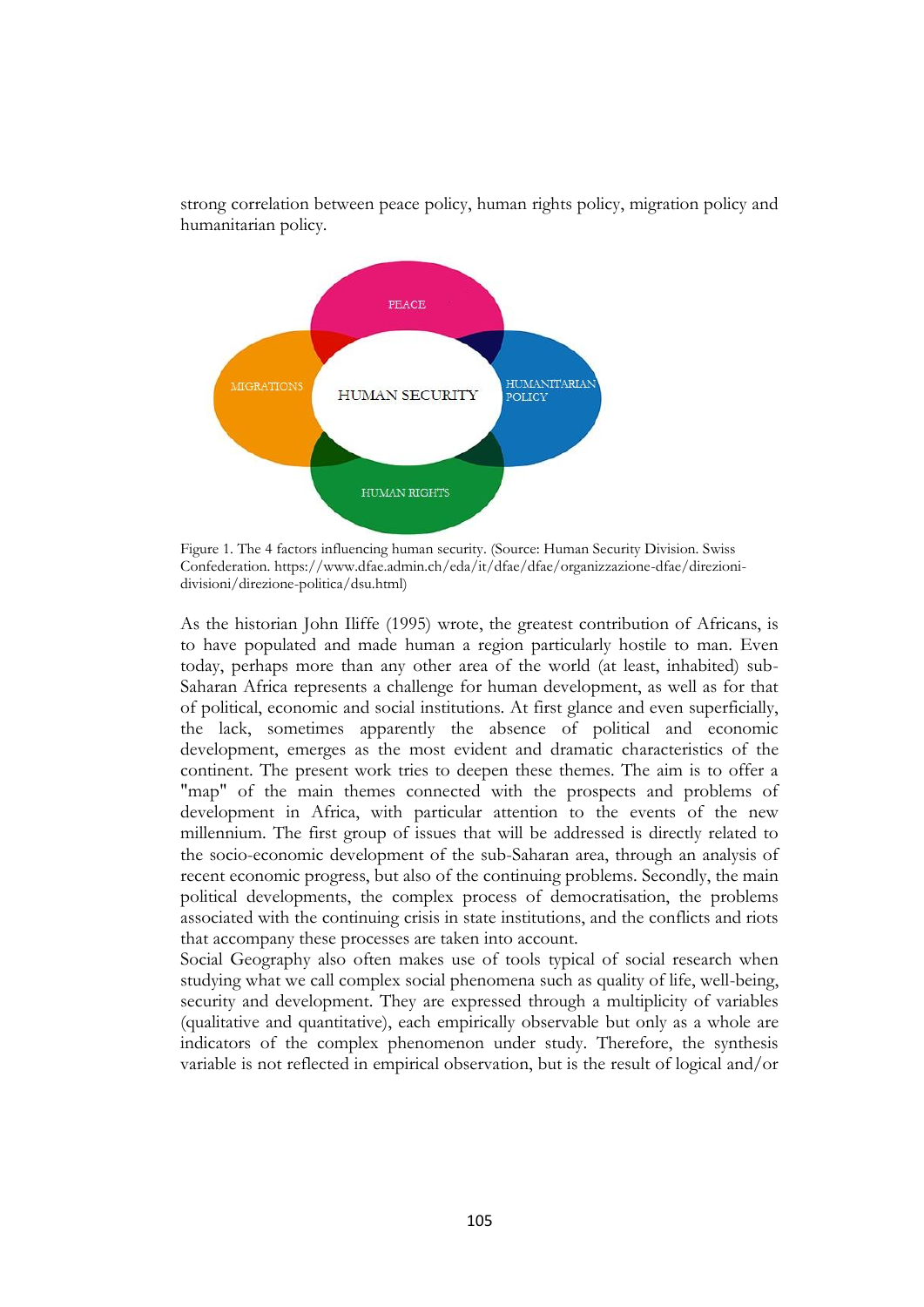mathematical operations. In this work the phenomena studied were examined with the help of composite indicators.

In fact, this contribution uses indicators such as the Global Peace Index (GPI), Corruption Perceptions Index (CPI), World International Security and Policy Index (WISPI) and the Freedom House Index<sup>1</sup> a framework on risk, security and human rights violations in the African continent and examines and examines some significant case studies related to sub-Saharan Africa.

Other complex indicators, such as the Better Life Index<sup>2</sup>, have been used in the ongoing wider research on these issues.

The Global Peace Index (GPI) of the Institute for Economics and Peace (IEP) has provided an annual ranking of countries on the basis of their peace levels since 2008. The 2017 report analyzed 163 countries, representing 99.7% of the world's population, examining a series of indicators that measure the state of peace: the level of social security, the extent of domestic and international conflicts and the level of militarization. The Global Peace Index in 2017 also considered the elements that determine a "positive peace", that is, a peace characterized not as the absence of violence but as a set of attitudes, institutions and structures capable of creating and sustaining peaceful societies.

The report shows that the world is slightly more peaceful than in the previous year, with the situation improving in 93 countries and deteriorating in 68 countries. Looking back at the last 10 years, however, global peace has worsened by 2.14%, deteriorating rapidly as a result of the financial crisis but remaining more or less stable since 2010. Compared to 2015, violence cost the world 3% less: 14.3 billion dollars in 2016, which represents 12.6% of global GDP. The economic impact of the war was USD 1.040 billion, while the cost of peacebuilding operations was around USD 10 billion, less than 1% of the cost of the war<sup>3</sup>.

<sup>1</sup> Freedom House is an international non-governmental organization based in Washington, D.C. that conducts research and outreach activities on democracy, political freedoms, and human rights Freedom House publishes an annual report entitled Freedom in the world.

<sup>2</sup> The Better Life Index is an interactive tool developed by the OECD (Organisation for Economic Co-operation and Development) that allows the performance of various countries to be measured according to the importance that is attached to the 11 parameters that contribute to determining a good quality of life.The Better Life Index is updated annually on the basis of new data and includes all OECD countries, the Russian Federation and Brazil. It is currently available in English, French, German, Portuguese, Russian and Spanish, and from this year also in Italian.

For the time being, most of the indicators of the Better Life Index are not available at a more disaggregated level: in other words, it is not possible to compare the differences within a country or between different social groups (men/women, youth/elderly, etc.). Depending on data availability, future index versions may include this possibility.

<sup>&</sup>lt;sup>3</sup> One of the most peaceful nations in the world, Iceland is at the top of the league for the tenth consecutive year. This was followed by New Zealand, Portugal, Austria and Denmark, all of which were at the top last year. The countries at the bottom of the list also remain more or less the same, with Syria as the least peaceful country in the world, followed by Afghanistan, Iraq, South Sudan and Yemen.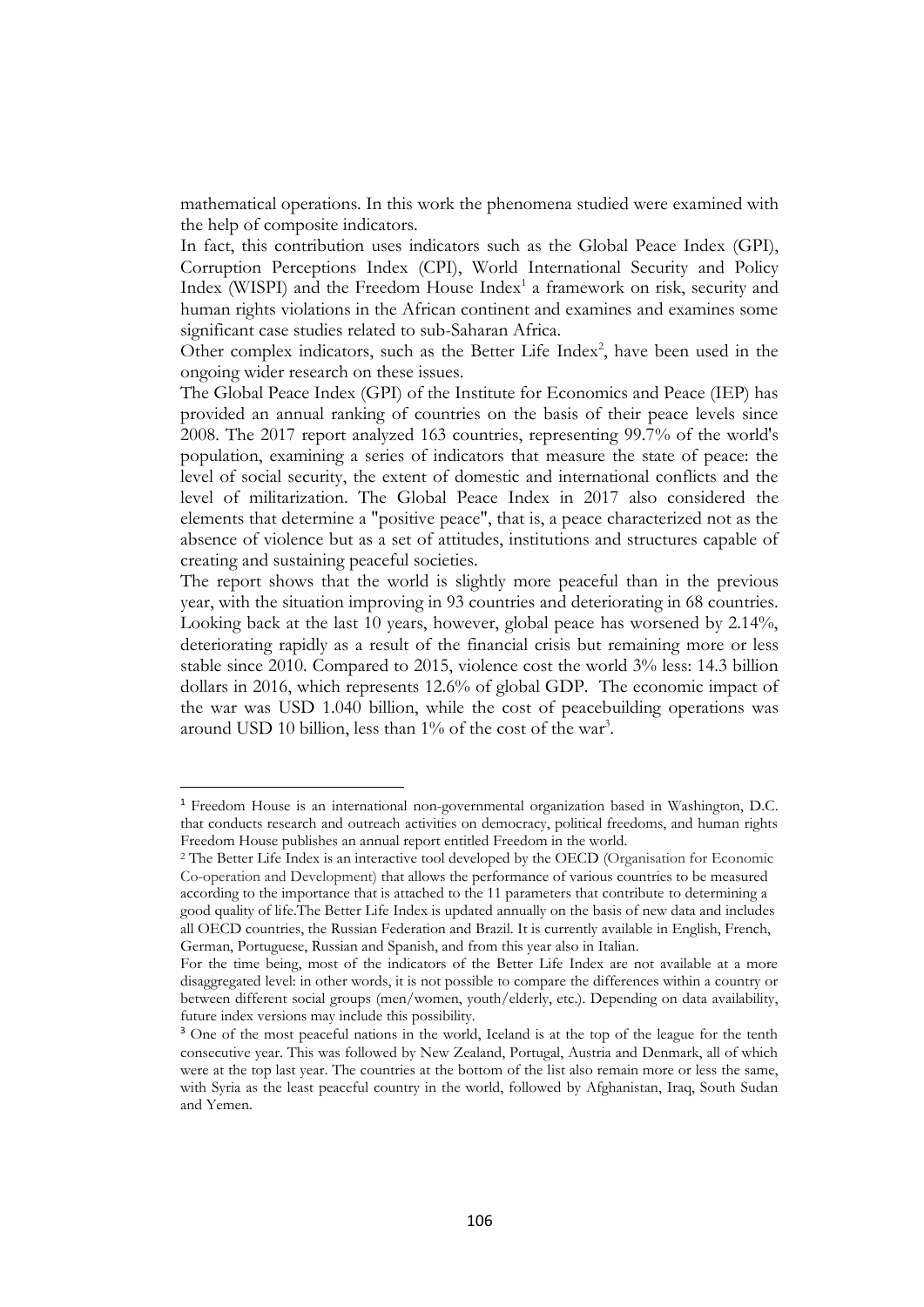In the world and at regional level, six out of nine regions have improved their position. South America has seen the greatest improvements, surpassing Central America and the Caribbean to become the fourth most peaceful region in the world. MENA (Middle East and North Africa), on the other hand, is the less peaceful region in the world for the fifth consecutive year.

At the bottom of the World Index, which measures the capabilities, procedures, legitimacy and performance of the security forces there are four African nations: Nigeria, the Democratic Republic of Congo, Kenya and Uganda. Botswana has the most virtuous security forces.

The Corruption Perception Index (CPI) 2017 is developed by the world's largest anti-corruption organization, Transparency International. The index measures public sector and political perceptions of corruption in many countries around the world.



# **CORRUPTION PERCEPTIONS INDEX 2017**

Figure 2. Map of Corruption Index 2017. (Source: Transparency International, 2018)

Experts assign ratings ranging from 0 (very corrupt countries) to 100 (clean/transparent countries). The methodology varies and is refined from year to year to be able to give an increasingly reliable picture of reality. In the Report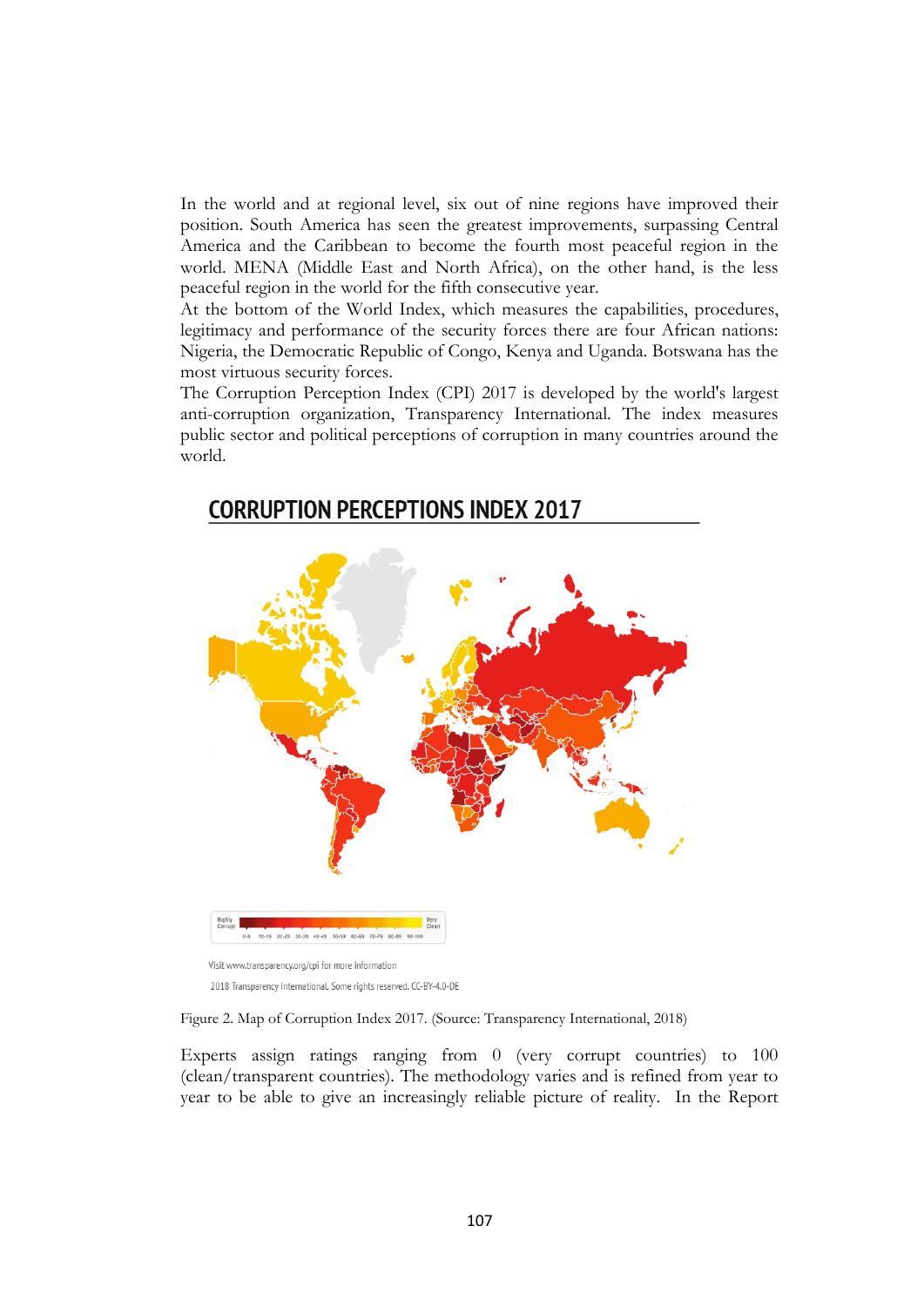2017 that reports the situation of 2016 in the last 40 places of the ranking, out of a total of 176 countries examined, there are countries such as: Nigeria (136), Guinea (142), Mauritania (142), Uganda (151), Chad (159), Sudan (170), South Sudan (174), Somalia (175).

Another indicator is the World Index on Internal Security Forces and Police WISPI, produced by the Institute for Economics and Peace (IEP) on behalf of the International Police Science Association (IPSA). The primary objective of the study is to monitor the security sector and improve cooperation between security and intelligence agencies. To achieve this, in each individual country, the analysis examines four areas of internal security: procedural capacity, legitimacy and results, which in turn are analysed on the basis of four different indicators, for a total of 16.

The 2017 WISPI Report shows a very critical situation for Nigeria and three other African countries such as Nigeria: Uganda Kenya and the Democratic Republic of Congo were relegated to 124, 125 and 126th place, respectively, out of the 127 countries present in the international ranking.

As a result, the worst police forces in the world are African (cfr. paragraph 3).

Finally, the Freedom House Index was also analysed, which measures the level of civil liberties and political rights guaranteed in each country, an indicator used by various political science research projects. Other annual reports published by Freedom House are: Freedom of the Press and Freedom on the Net, which measure press freedom and internet freedom around the world.

## **2. Africa: the map of human rights violations**

The 2017/2018 Report presented by Amnesty International in February 2018 analyses the systematic violations of human rights in 159 countries, focusing this year on one particular phenomenon. This is the growing hatred of minorities and diversity, a feeling that is being felt by many leaders in an attempt to manipulate public opinion in their favour, using fake news as well.

This is a trend that also affects Italy in no small way. If the West shows evident political and cultural backward steps, Africa continues to deal with its longstanding problems: dictatorial regimes that leave no room for freedom and expression, countries at war, the widespread presence of Jihadist groups, uncontrolled migratory flows, trafficking in men, drugs and arms, torture and deprivation of basic human rights.

Among the countries of North Africa, Egypt confirms itself to be the state with the most contradictions. Its president, Abdel Fattah Al Sisi, is considered an important and solid partner by European leaders as well as Russia and the Gulf countries. Yet since he came to power in a coup in July 2013, the human rights situation in Egypt has gradually deteriorated. According to the report by Amnesty International, the country is confirmed as the largest "prison" for journalists along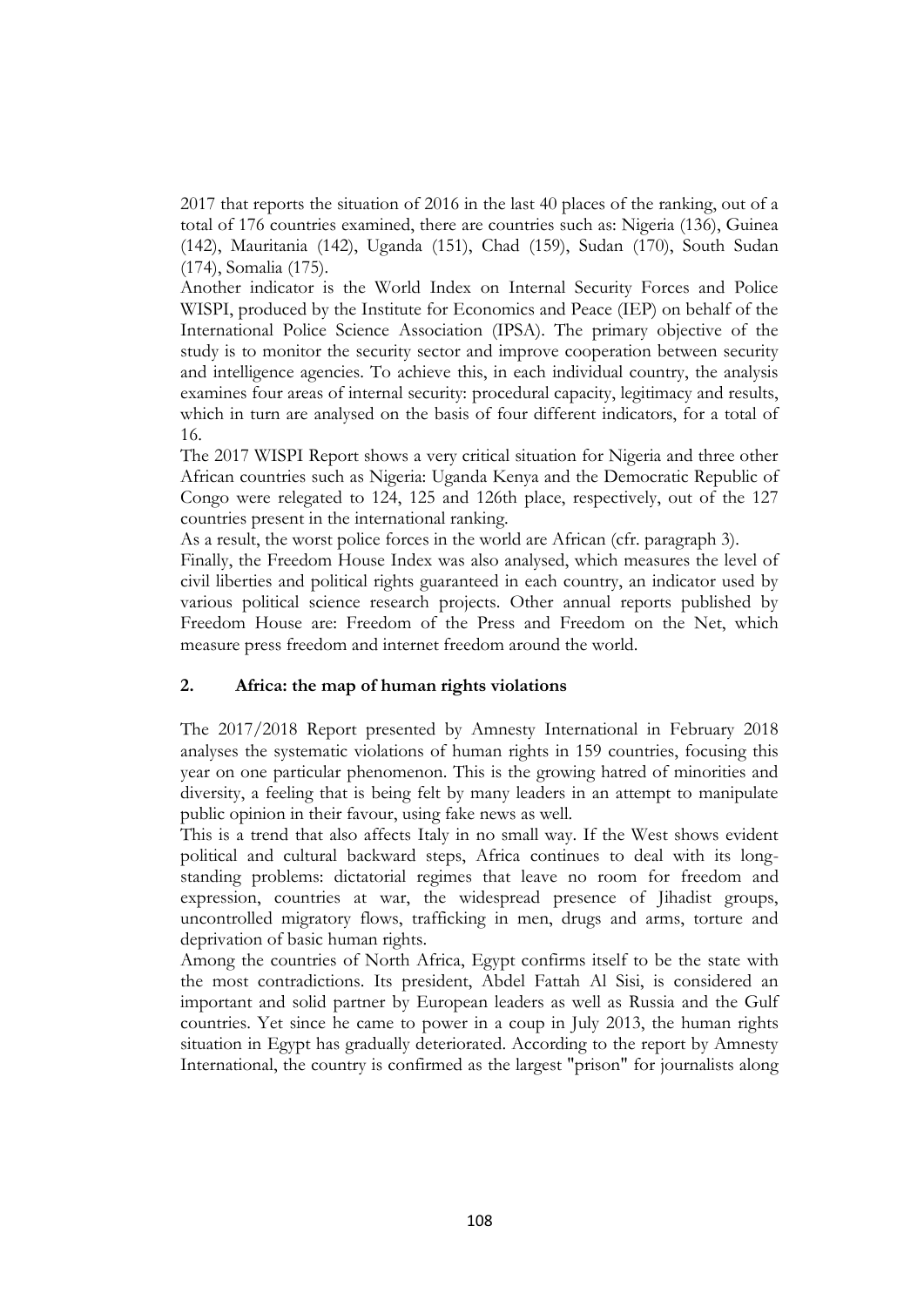with Turkey and China and in 2017 were obscured for spreading "false information" according to what the Egyptian authorities say.

With reference to Libya, the report indicates "total absence of legality" and shows how Italy is focusing on incorrect strategies to contain migration flows across the Mediterranean. The report says, up to 20.000 refugees and migrants were arbitrarily detained indefinitely in detention facilities in conditions of overcrowding and total lack of hygiene, exposed to the risk of torture, forced labour and illegal killings, at the hands of the authorities and militias who managed these facilities. In providing assistance to the Libyan coastguard and detention facilities, EU countries, particularly Italy, have been complicit in the abuses.

In Libya at the moment the role of the UNHCR has not been fully recognized, Libya has not ratified the Geneva Convention, and the automatic detention of irregular migrants has not ceased. All this institution-building approach has unacceptable human costs. There are people who are at risk every day of torture, extortion and unprecedented violence. The only solution is to increase very significantly the reception of around 40.000 very vulnerable people who are in urgent need of assistance and to exert different pressure on the Libyan authorities. With attention to sub-Saharan Africa, the report shows a worsening situation. In according with the Amnesty International Report 2017-2018 "from Lomé to Freetown, from Khartoum to Kampala, from Kinshasa to Luanda, there were mass arrests of non-violent protesters, as well as beatings and, in some cases, killings. The political immobility and failures of regional and international bodies to deal with long-standing conflicts and their causes have risked becoming normal and causing further violations with impunity"<sup>4</sup>.

In the sub-Saharan region there are more than 20 countries where the authorities have denied people the right to protest peacefully. They have done so by imposing illegal bans, or by the excessive use of force, with harassment and arbitrary arrests. This was particularly the case in Angola, Chad, the Democratic Republic of Congo, Ethiopia, Sudan, Togo, Kenya, Sierra Leone and Uganda.

Some governments have adopted new laws with the aim of limiting the activities of human rights defenders, journalists and their opponents. The most obvious cases were Angola, Ivory Coast and Nigeria. Also in Angola, as in Kenya, Rwanda and Burundi, the last election rounds were used by those in power to settle internal accounts.

The victims of discrimination and abuse are women and girls, albinos (especially in Malawi and Mozambique) and LGBT (Senegal, Ghana, Malawi and Nigeria). Foreign companies operating in the heart of Africa are not exempt from blame either. This is true for Western companies, as well as for Turkish and Chinese companies, which have no qualms about paying a single dollar a day for work to those who risk their lives in mines, in construction sites where large infrastructures are built and in oil and gas fields (Pallotti, 2013).

<sup>4</sup> Source:<https://www.amnesty.it/rapporti-annuali/rapporto-annuale-2017-2018/africa/>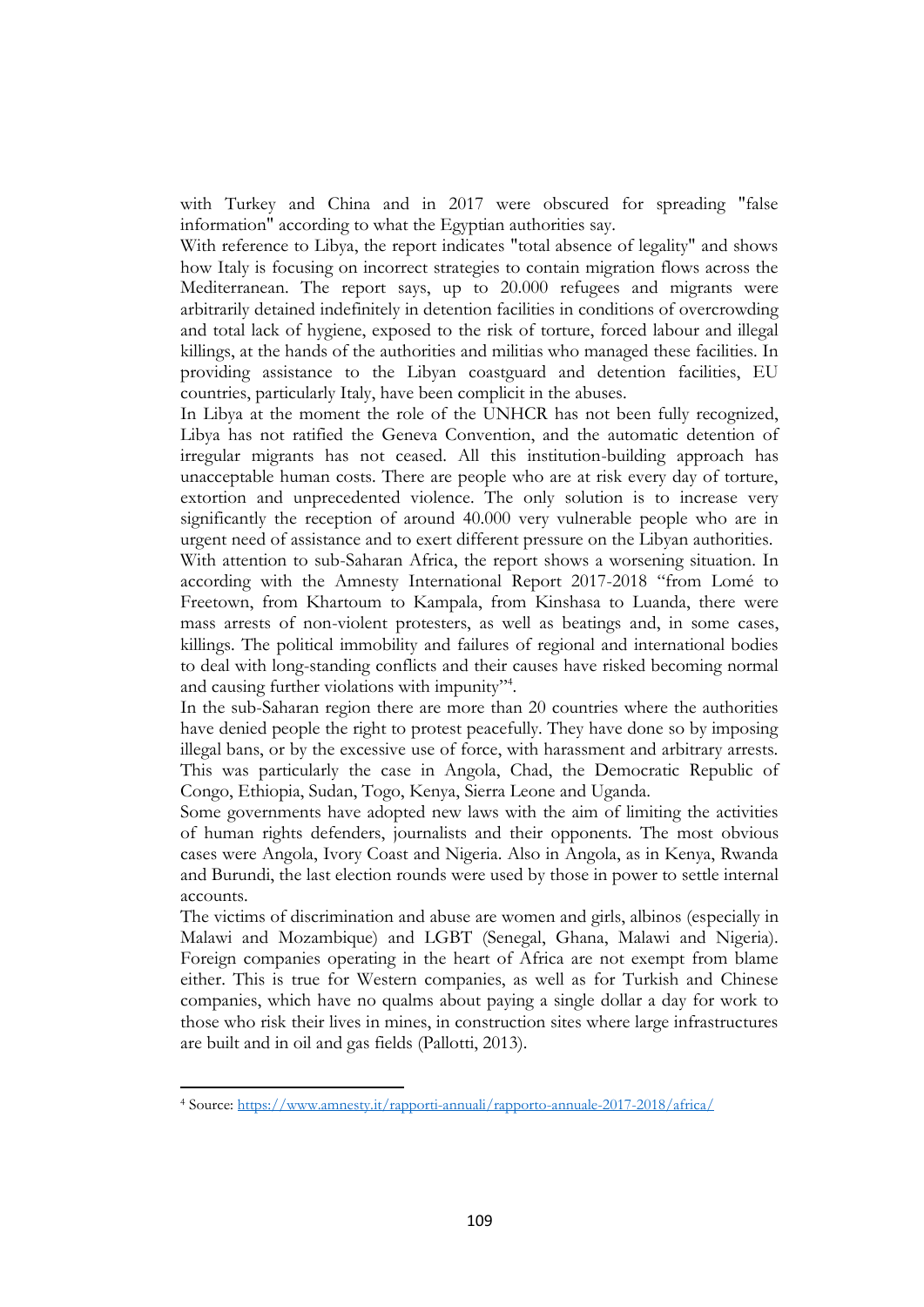The perennial instability of much of sub-Saharan Africa is greatly affected by the ramified presence of Jihadist groups - first and foremost the Nigerians of Boko Haram and the Somalis of Al-Shabaab -and the ongoing armed conflicts. The most critical case to date is that of South Sudan. Amnesty International also reports that tens of thousands of civilians have been violently displaced in the Upper Nile region, government forces have systematically burned and plundered, and sometimes burned, their homes, and there has been continued sexual violence. In Sudan, the humanitarian emergency remains high in the states of Darfur, the Blue Nile and Southern Kordofan.



Figure 3. Islamic extremism in Africa. Map property of Laura Canale (Source: [http://www.limesonline.com/il-piano-dello-stato-islamico-per-il-sud-della-libia/103628?prv=true\)](http://www.limesonline.com/il-piano-dello-stato-islamico-per-il-sud-della-libia/103628?prv=true)

In the Central African Republic armed groups are rampant until the gates of the capital Bangui and the country is also reported cases of sexual exploitation and abuse by UN peacekeeping troops. Thousands of people have died and more than one million have been internally displaced in the Democratic Republic of Congo. Of these, 35.000 have spilled into the closer Angola.

The armies of Cameroon and Nigeria, in responding to the threat of Boko Haram, are guilty of crimes under international law and human rights violations like extrajudicial executions, enforced disappearances, arbitrary arrests, detentions and torture. In Niger, a country in which Italy is about to start a controversial new negotiation process for the management of migrants and in which a state of emergency is in force in the western areas bordering on Mali and in the Diffa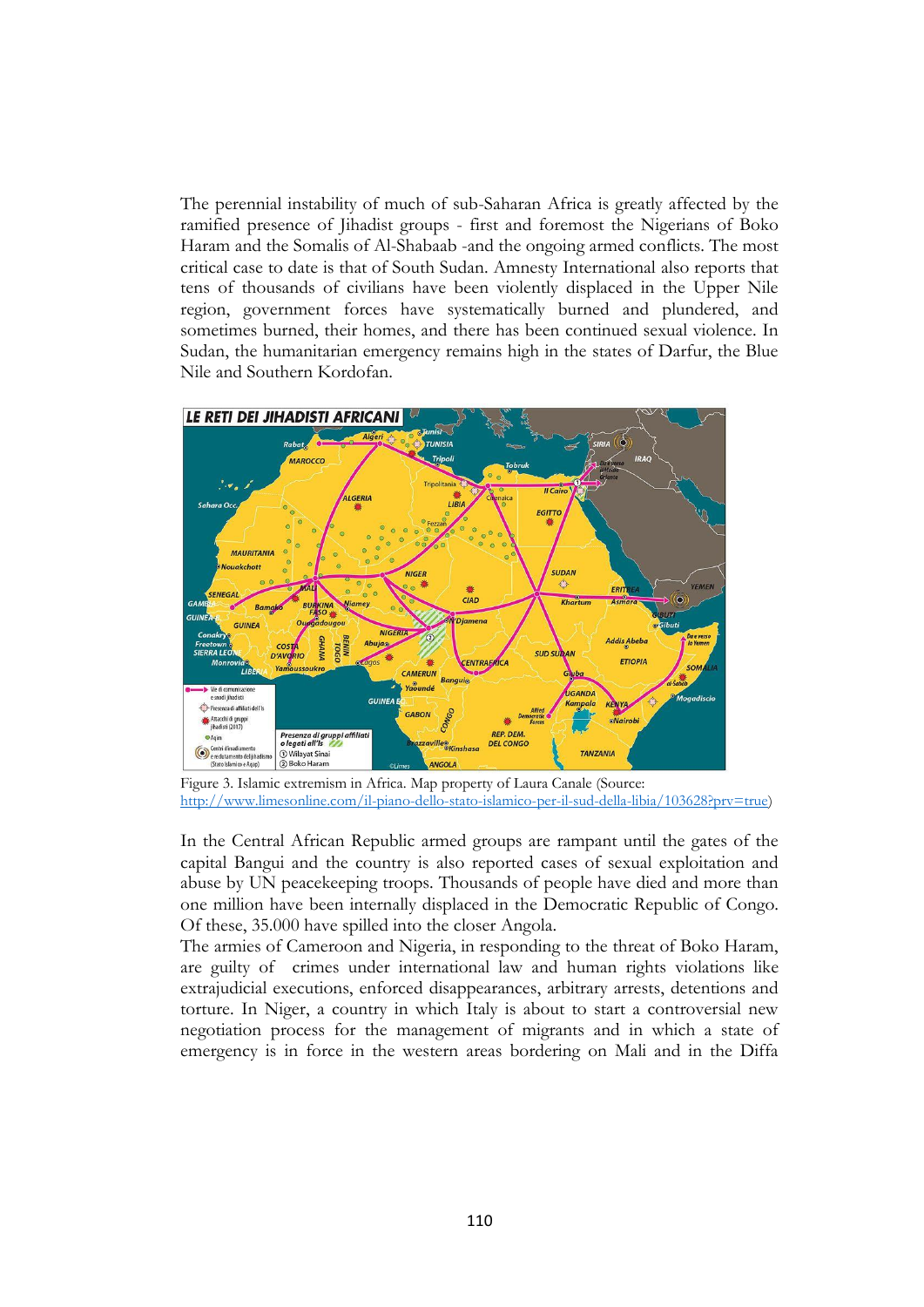region, a trial of more than 700 people suspected of being affiliated to the Nigerian jihadist group has begun<sup>5</sup>.

Overall, these elements of instability have led to a sharp increase in internally displaced persons (IDPs). This is the case in Somalia (a total of 2.1 million IDPs), Nigeria (at least 1.7 million people have left their homes in the North-eastern states of Borno, Yobe and Adamawa, where Boko Haram has the strongest presence) and Chad (more than 408.000 refugees from Nigeria, Sudan, Central African Republic and Democratic Republic of Congo), and Eritrea (where thousands are trying to flee in order not to be oppressed by the government or to avoid permanent compulsory military service). Even in this sad ranking, however, the primacy lies with South Sudan: since the beginning of the conflict in December 2013, more than 3.9 million people (a third of the population) have been displaced, with peaks in 2017 in the southern region. The human rights situation in Sub-Saharan Africa has been characterised by violent repression of peaceful protesters and coordinated attack against human rights defenders, political opponents and civil society organisations. In this region there are the repressions on popular dissidents. In more than 20 countries, the authorities have denied citizens the right to protest peacefully, including through illegal bans, excessive use of violence, arbitrary arrests and molestations. The right to assembly is meant to be an exception instead of a rule.

In Democratic Republic of the Congo (DRC), Angola, Sudan, Chad, Ethiopia and Togo, as well as in other countries, the authorities have adopted legislative, administrative and other measures in order to impose restrictions and prohibitions of protests, even peaceful.

In Angola, the authorities frequently prevent non-violent demonstrations, even when the law does not require prior authorisation. In Chad, peaceful meetings were banned and many organisers and participants have been arrested. In the DRC, the authorities banned and repressed non-violent protests, particularly those organised in connection with the political crisis triggered by the postponement of the elections<sup>6</sup>.

In many countries, the exacerbation of violence and other misconduct in order to spread pacifist demonstrations have resulted in people being killed, wounded and unlawfully detained. In Angola, the only demonstrations that have taken place have been marked by detentions and ill-treatment by the police and security forces. Following the general elections, the Kenyan police intervened by using excessive force against opposition demonstrators, including firing real bullets and teargas and causing several dozen deaths, at least 33 of which occurred under gunshots by the police (Amnesty International, 2018).

In Togo, about 10 people, including children and members of the armed forces, has been killed during the repression of the security forces, which frequently beat protesters and fired teargas and real bullets at them. The security forces of Sierra

<u>.</u>

<sup>5</sup> Source: https://www.amnesty.it/rapporti-annuali/rapporto-annuale-2017-2018/africa/

<sup>6</sup> Source: https://www.amnesty.it/rapporti-annuali/rapporto-annuale-2017-2018/africa/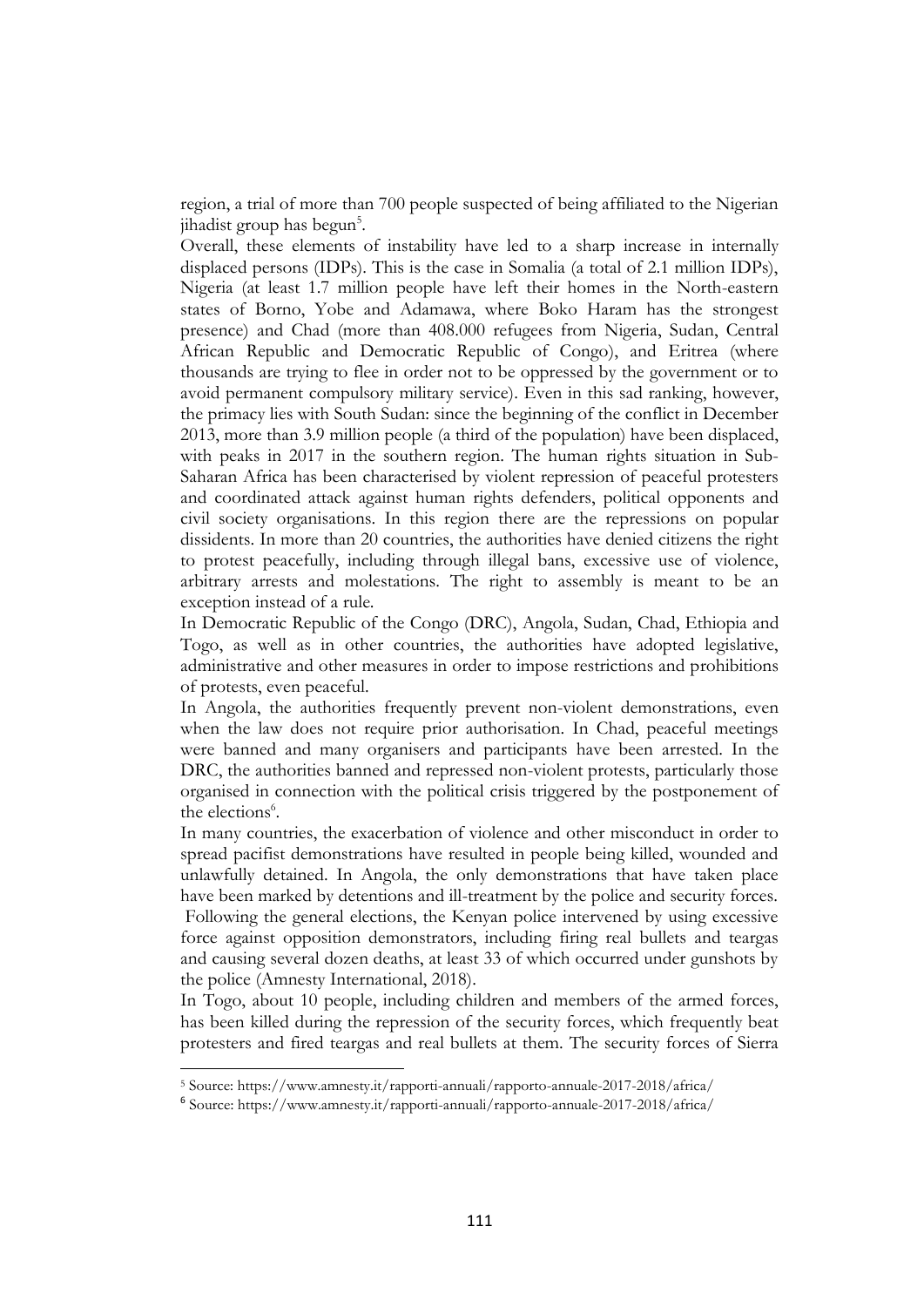Leone have opened fire on the students, who were demonstrating against a strike carried out by the teaching staff in the city of Bo. The Government of Uganda has not hesitated to resort to raids, arrests, intimidation and harassment to prevent peaceful rallies and to gag those who opposed a constitutional amendment, which would have wiped out the 75-year limit for future presidential candidates.

The general suppression of disagreement has also been reflected in attacks on organisations of organised civil societies, as well as reporters, webloggers and human rights defenders<sup>7</sup>.

In Cameroon, civilian society militants, reporters, trades unionists and professors were ransomed and, in some circumstances, brought before the military tribunals. The state has banned the work of political political parties and civilian society organisations. Many people have remained in prison in connection with alleged charges of national security.

Human rights defenders, activist and journalist have been arrested and persecuted by the Chadian authorities, in order to silence criticism of the government, including in response to the rage fuelled by the economic crisis. This it also happens in Equatorial Guinea and Eritrea.

In Ethiopia, arbitrary detentions under the state of emergency continued until the state of emergency was lifted in June 2017. The government has released 10.000 of the 26.000 people detained since 2016 under the state of emergency.

In Mauritania, Mohamed Mkhaïtir, a blogger charged with an apostasy, was condemned to imprisonment but he was also detained after serving his prison sentence (Amnesty International, 2018).

Like Amnesty International reports "the Malagasy authorities have intimidated and harassed journalists and human rights defenders with a view to silencing them. Those who dared to openly denounce the illegal trafficking and exploitation of natural resources have increasingly been targeted with criminal charges. In Zambia, the Law on Public Order was used to suppress the rights to freedom of expression, association and peaceful assembly, in particular against civil society activists critical of the authorities and leaders of opposition political parties. The police intervened with excessive force against peaceful protesters, while ignoring the violence perpetrated by supporters of the ruling party against civil society activists<sup>8</sup>".

The Ugandan academic Stella Nyanzi was detained for over a month for posts published on Facebook, in which she criticized the president and his wife, who was Minister of Education.

In addition, some governments have adopted new laws with the aim of limiting the activities of human rights defenders, journalists and their opponents.

The Angolan Parliament adopted five draft laws, which contained provisions restricting freedom of expression and establishing a regulatory body with wideranging powers to supervise the media.

<sup>7</sup> Source: https://www.amnesty.it/rapporti-annuali/rapporto-annuale-2017-2018/africa/

<sup>8</sup> Source:<https://www.amnesty.it/rapporti-annuali/rapporto-annuale-2017-2018/africa/>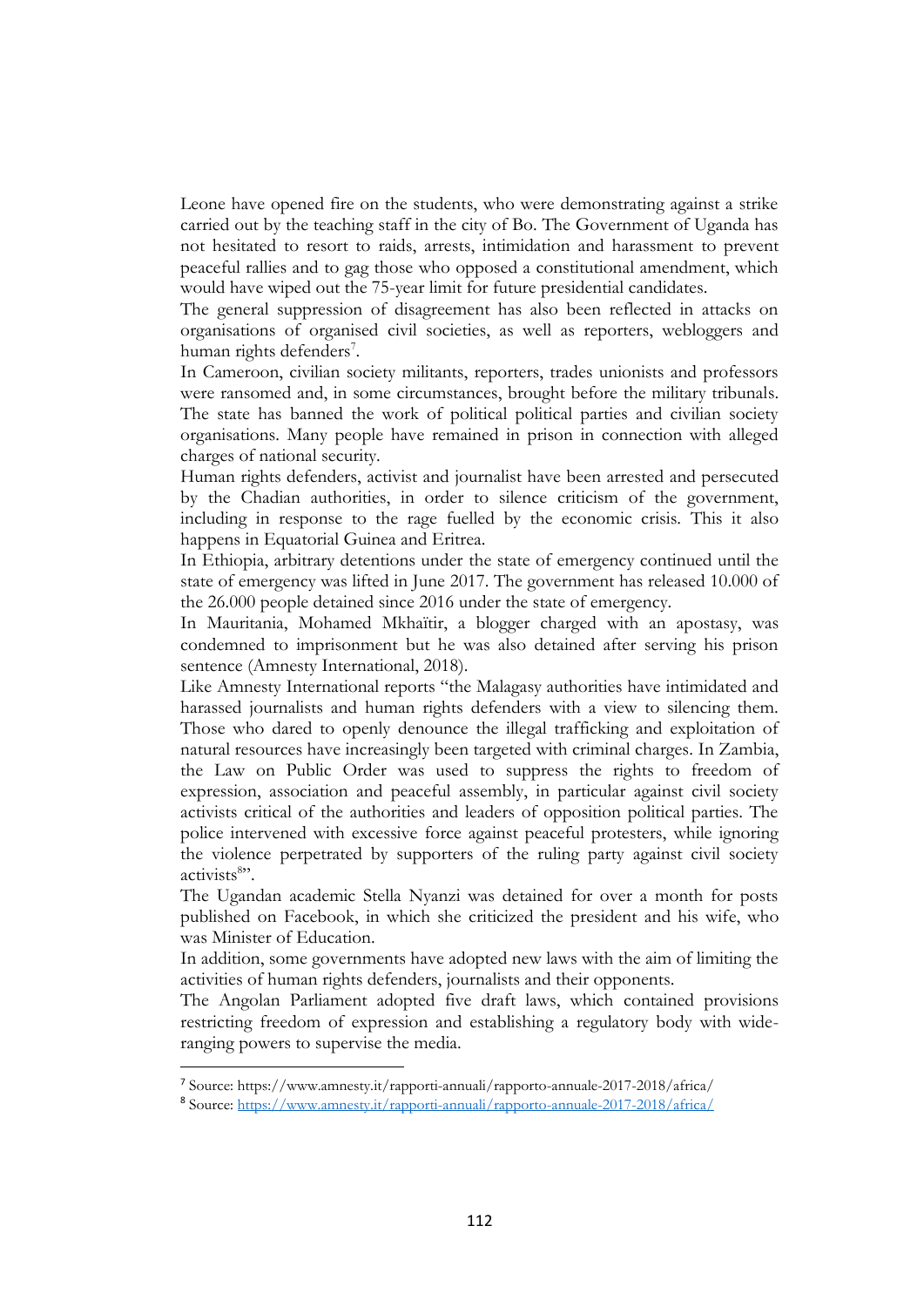In about 30 countries, more than half of the states monitored in the Amnesty Report, media freedom has been reduced and journalists have been prosecuted (Amnesty International, 2018).



Figure 4. A map of Africa.(Source: [https://it.wikivoyage.org/wiki/Template:Africa\\_\(mappa\\_navigabile\)](https://it.wikivoyage.org/wiki/Template:Africa_(mappa_navigabile)) )

<u>.</u>

Amnesty international reports that "the improper use of the judicial system to silence dissent has been standard practice in Angola, where the government has used anti-defamation laws, especially to target journalists and academics.In Uganda, the journalist Gertrude Uwitware was arrested for expressing support for imprisoned Stella Nyanzi"<sup>9</sup>.

In Botswana, reporters have been subjected to continued intimidation and persecution for their activities; there were three arrested and sentenced to death by

<sup>9</sup> Source: https://www.amnesty.it/rapporti-annuali/rapporto-annuale-2017-2018/africa/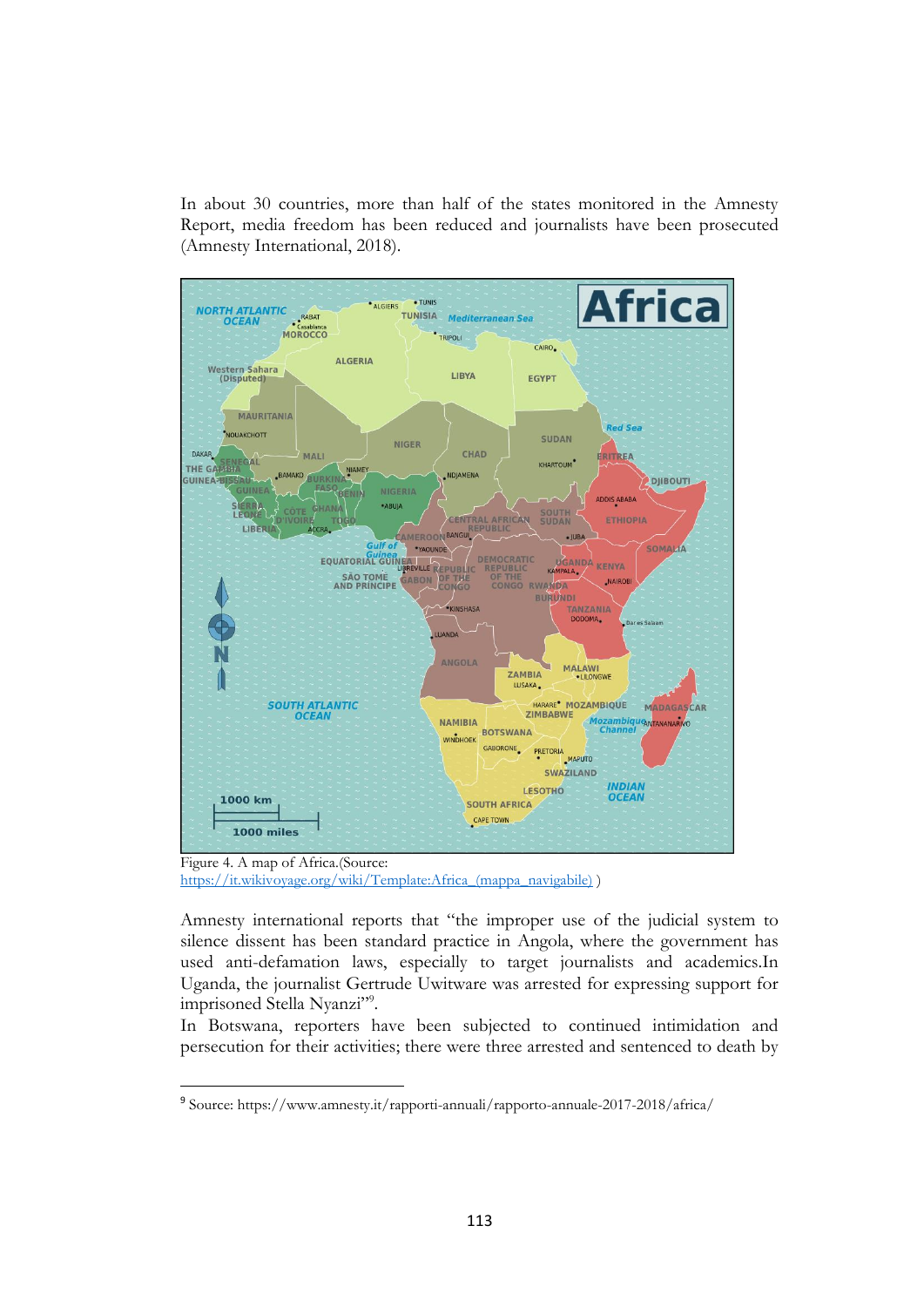undercover security agents, after conducting an investigation into the construction of President Ian Khama's holiday home.

Attivists including reporters and webloggers were arrested in Ethiopia and many were condemned with the anti-terrorism proclamation, which loosely described the concept of a terrorist act.

Cameroon and Togo blocked access to the Internet to prevent journalists from doing their work and closed down some of the media.

In Cameroon, a military court sentenced him to ten years in prison following an unfair trial of Radio France Internationale correspondent Ahmed Abba for having exerted his right to liberty of opinion. He was dismissed in December, after a judgement of the court of appeal reduced his sentence.<sup>10</sup>.

Political repression and violations occur frequently, constantly in the context of parliamentary elections. Fear, intimidation and violence characterized the presidential elections in Kenya. The police intervened after the vote by using excessive force against opposition protesters leading members of the ruling party have consistently challenged the judiciary's autonomy after the High Court has overturned the election results. The UN Coordination Council threatened to impose closure and other punitive measures on some human rights and governance organisations after they had criticised the electoral process.

In the presidential elections of August 2017, Rwanda' incumbent President Paul Kagame achieved an overwhelming victory, following previous constitutional changes that allowed him to stand for a third term of office, according to Amnesty International's report, "in a climate of fear generated by two decades of attacks on the political opposition, independent media and human rights defenders. Potential presidential candidates have been also targeted, including through defamatory campaigns<sup>11</sup>".

The run-up to the elections in Angola was marked by human rights violations, with journalists and human rights defenders repeatedly threatened with corruption and abuses. Those protesting have been arrested and the police have used excessive force.

Political repression has spread in Burundi, with illegal killings, arbitrary arrests and enforced disappearances throughout the country.

Cameroon and Togo blocked access to the Internet to prevent journalists from doing their work and closed down some of the media.

Again, according to Amnesty International's report, cases of torture and other illtreatment have been documented in several countries in the sub-Saharan region.

Cameroon's security forces have tortured people who suspected, often in the absence of evidence, that they were supporting Boko Haram, and these violations constitute war crimes and have been committed with impunity.

<sup>10</sup> Source: https://www.amnesty.it/rapporti-annuali/rapporto-annuale-2017-2018/africa/

<sup>11</sup> Source: https://www.amnesty.it/rapporti-annuali/rapporto-annuale-2017-2018/africa/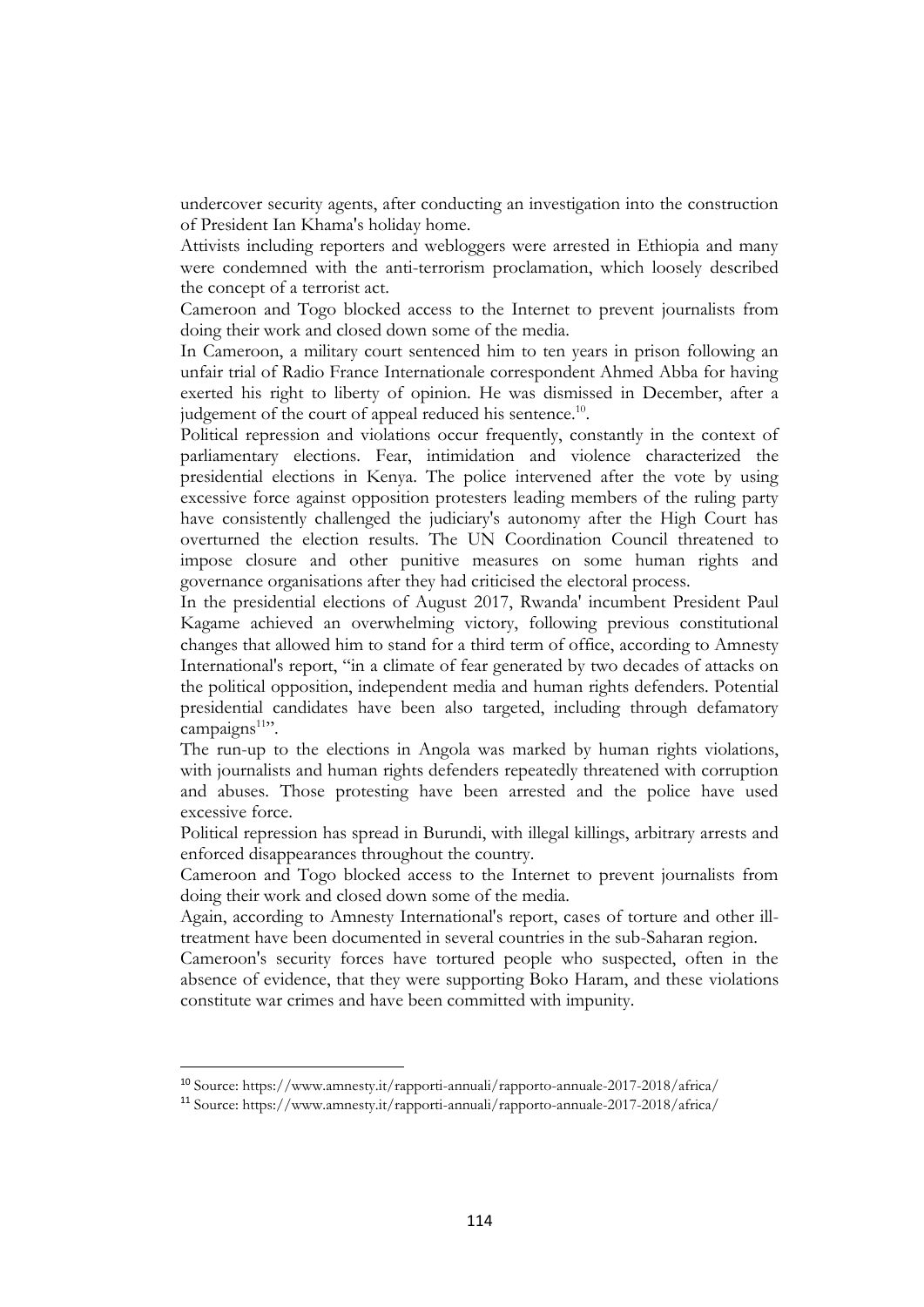In Ethiopia, detainees accused of terrorism have repeatedly reported in court that they have been tortured and otherwise mistreated by the police during interrogations.

Finally, protracted conflicts combined with persistent human rights violations and humanitarian crises have forced millions of people to leave their homes seeking protection. As a result, refugees and migrants have been confronted with widespread violations and abuses. The number of refugees being hosted by African countries has not been sufficiently supported by the international community.

According to UNHCR, the United Nations Refugees Agency, due to the ongoing conflict and drought, half of the population of Somalia needed humanitarian assistance. During the year, the conflict and drought caused over one million internally displaced persons (IDPs), in addition to the 1.1 million internally displaced persons (IDPs) already present in informal settlements, in deplorable and insecure conditions<sup>12</sup>.

According to Amnesty International's report "in Kenya, more than 285.000 refugees and asylum seekers from Somalia continued to be in urgent need of protection. In February, a High Court ruling blocked the Kenyan government's unilateral decision to close the Dadaab refugee camp; the government's initiative not only violated international law, but also exposed more than 260.000 Somali refugees at risk of being forcibly repatriated. Although the Dadaab camp remained open, the Kenyan executive continued to refuse to register new arrivals from Somalia<sup>13</sup>". Between December 2014 and November 2017, more than 74.000 refugees from Dadaab camp were sent back to Somalia on the basis of a framework agreement on voluntary repatriation. Returnees continued despite repeated concerns about their "voluntary" nature and concerns about the lack of conditions to ensure safe and dignified return to Somalia due to the ongoing conflict and severe drought.

Thousands of Eritreans continued to flee their country, where the human rights situation and the obligation to serve indefinitely created considerable difficulties for many citizens. These people faced serious abuse during their journey or once they arrived in their countries of destination; many of those seeking to get to Europe were detained arbitrarily, abducted and sexually abused during their travels. In August, Sudan forcibly repatriated more than 100 refugees to Eritrea, where they had been at great risk of severe violations in breach of internationally accepted human rights law.<sup>14</sup>

According to the report "in South Sudan, at least 340.000 people fled the escalating fighting in the Equatorial Region, which led to atrocities and starvation between January and October<sup>15</sup>". In the southern region, mainly government

<u>.</u>

<sup>12</sup> Source: https://www.amnesty.it/rapporti-annuali/rapporto-annuale-2017-2018/africa/

<sup>13</sup> Source: https://www.amnesty.it/rapporti-annuali/rapporto-annuale-2017-2018/africa/

<sup>14</sup> Source: https://www.amnesty.it/rapporti-annuali/rapporto-annuale-2017-2018/africa/

<sup>15</sup> Source: https://www.amnesty.it/rapporti-annuali/rapporto-annuale-2017-2018/africa/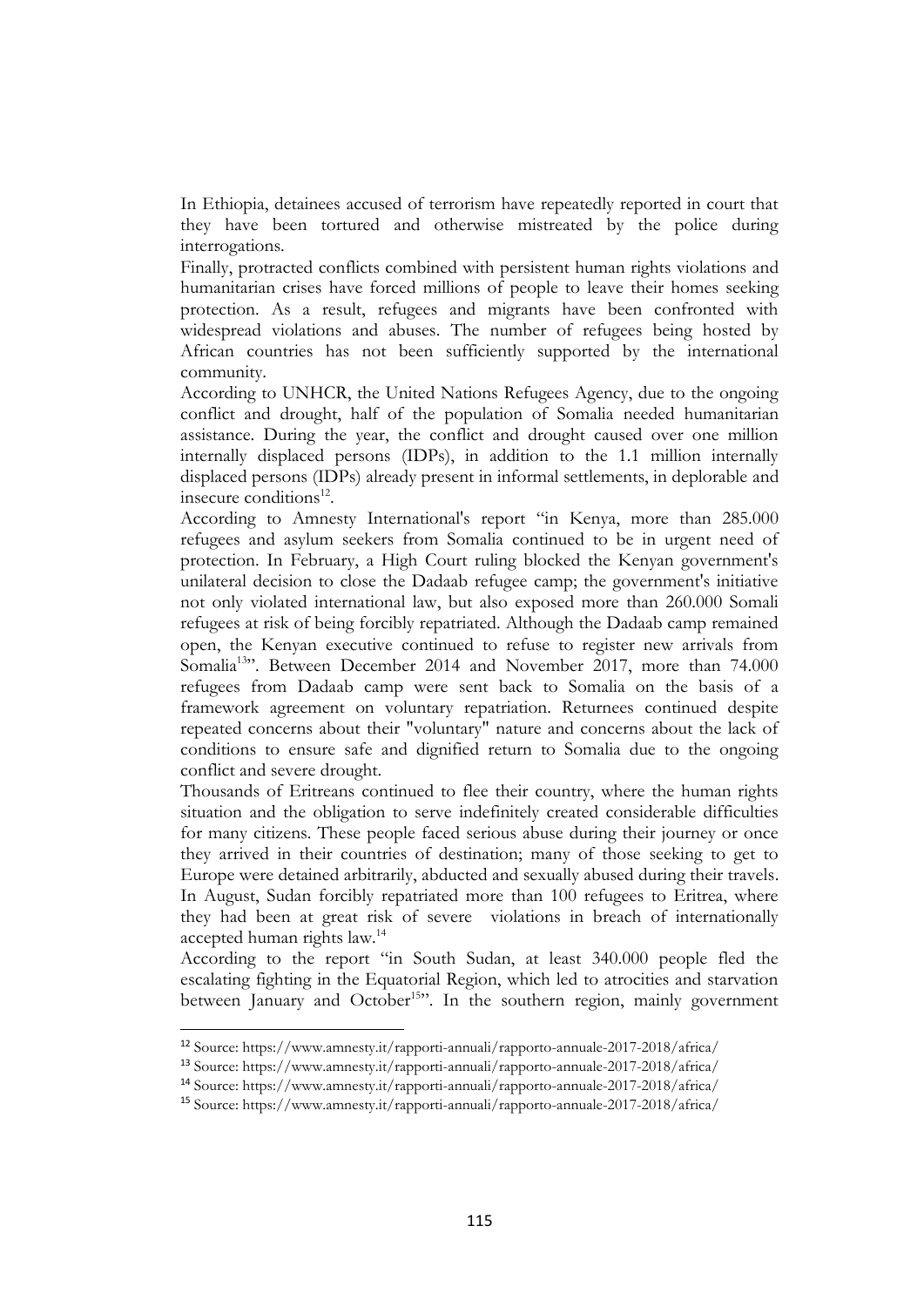forces, but also opposition forces, have been responsible for crimes under international law and other serious violations and abuses against civilians, including war crimes. Since the conflict began in December 2013, more than 3.9 million people have been displaced, or about a third of the population.

Human rights violations include those committed by armed terrorist groups. Amnesty international reports that "armed groups, including Al-Shabaab and Boko Haram, have carried out abuses and attacks against civilians in countries such as Cameroon, Democratic Republic of Congo, Mali, Niger, Nigeria and Somalia. In some cases, the attacks have resulted in serious abuses of international humanitarian law and human rights standards<sup>16</sup>".

In the Lake Chad area, Boko Haram<sup>17</sup> has has been involved in large military crimes. The attacks launched by Boko Haram targeted the civilian population, resulting in deaths and a growing flow of displaced people. New attacks in Cameroon and Nigeria have killed hundreds of civilians. Although the group released 82 of the abducted female students in Chibok, north-east Nigeria in May, thousands of abducted women, girls and young men, victims of terrifying abuses, including rape, were missing on appeal. In the whole of northeastern Nigeria, 1.7 million people remained displaced, many in conditions of malnutrition on the verge of survival.

In October 2017, Al-Shabaab<sup>18</sup> launched one of the cruellest attacks on civilians in recent history in Somalia, killing more than 500 people in the capital Mogadishu.

#### **2.1. Violations against women**

<u>.</u>

In various countries of the sub-Saharan region, discrimination, marginalisation and abuse of women and girls continue and persist, often resulting from cultural traditions and institutionalised by unfair laws. The Amnesty international report reports that "women and girls have been victims of rape and other forms of sexual violence, including in the context of conflicts and in countries with a high influx of refugees and internally displaced persons. Pregnant girls are excluded from school attendance in countries such as Sierra Leone and Equatorial Guinea. In June 2017, the President of Tanzania announced that he would prohibit pregnant girls from resuming their classes in state schools, thus fuelling stigma and discrimination against girls and victims of sexual violence.

<sup>16</sup> Source: https://www.amnesty.it/rapporti-annuali/rapporto-annuale-2017-2018/africa/

<sup>17</sup> As is well known, Boko Haram (from the Nigerian Hausa language, meaning "Western education is forbidden") is a Jihadist terrorist organization prevalently spread in northern Nigeria. It is also known as the Sunna People's Group for religious propaganda and Jihād and since 2015 has been an alliance with the Islamic State (ISIL).

<sup>18</sup> The Al Shabaab (in Somali language "the young", "the teens") are an Islamic extremist terrorist group that has sworn loyalty to Al Qaeda. Among them it is very divided into various factions, which follow the ethnic and tribal distinctions and they are called the Black Death in the Horn of Africa for the violence of their attacks against the civilian population.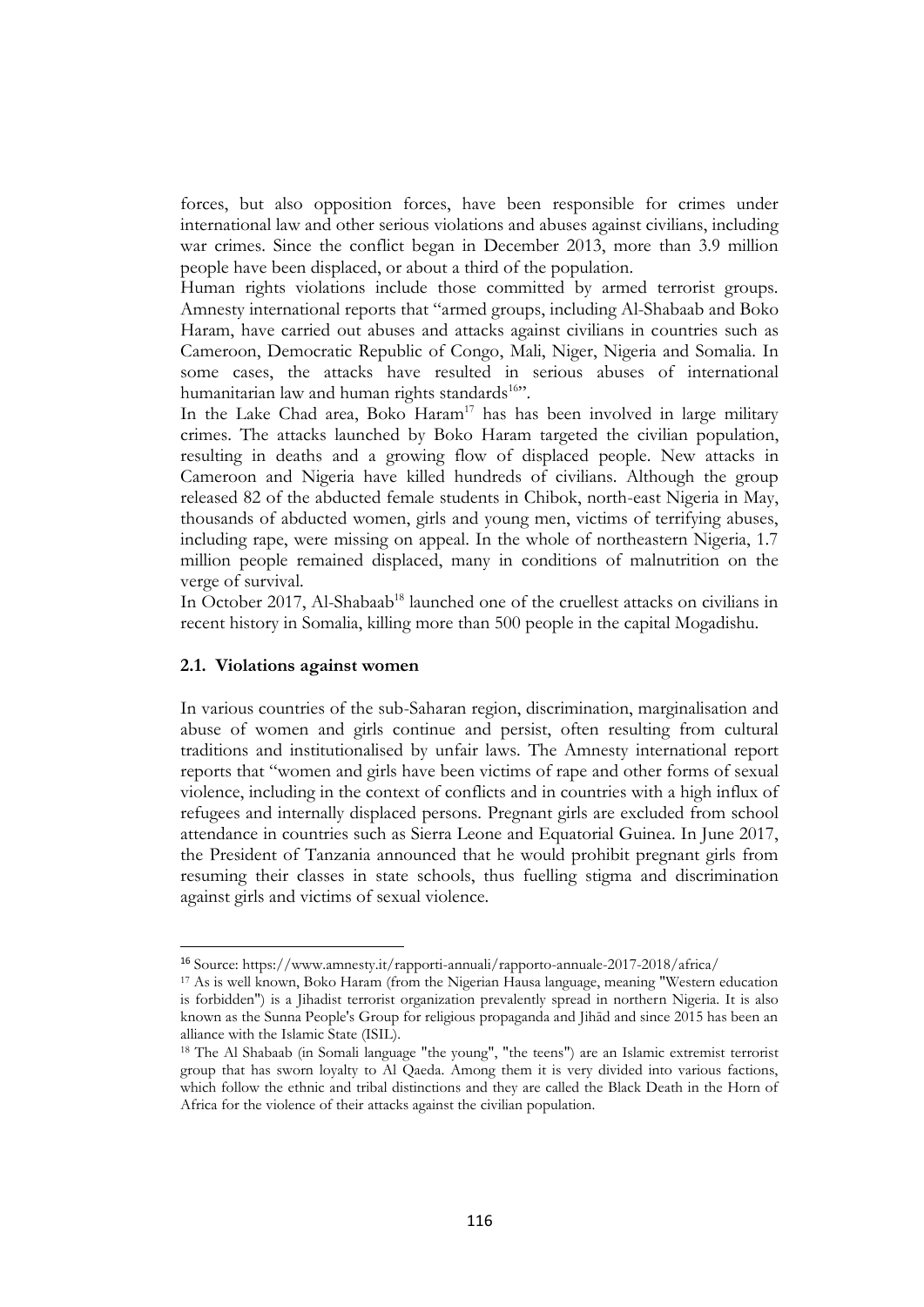Gender-based violence against women and girls is widespread in several countries, including Liberia, Malawi, Mozambique, South Africa and Swaziland<sup>19</sup>".

Unsafe abortions continued to contribute to Liberia's high maternal mortality and childbirth-related harm, one of Africa's highest. Abortion services are largely inaccessible to women who have been raped because they are costly and difficult to access.

According to Amnesty international "in Angola, the government proposed an amendment to the Penal Code, which would have decriminalised abortion in certain limited cases, but Parliament rejected the proposal. Following public protests, the parliamentary vote on the legislation was postponed indefinitely"<sup>20</sup>.

Despite the fact that South Africa has progressive legislation on abortion, women and girls face considerable difficulties in accessing services for the purpose of obtaining a legal abortion and face serious health and life risks from unsafe abortions.

Female genital mutilation rates have continued to decline, although the practice is still widespread in many countries despite being prohibited by law, such as in Eritrea.

Unfortunately, they are still widespread in 28 African countries and, in some of them, such as Egypt, Guinea, Somalia, Eritrea and Djibouti, the incidence of the phenomenon affects 90% of the female population (Primi, Varani, 2011).

But in recent years, in the world, various international movements such as UNEFPA and UNICEF, are struggling jointly to reduce and eliminate this practice, obtaining excellent results. In fact, since 2008, more than 25 million people in some 18,000 communities in 15 different states have publicly repudiated this practice. Globally, the prevalence of FGM has decreased by about 25% since 2000 and today's girls are one third less likely to be subjected to this terrible practice than their peers 20 years ago.

In conclusion, girls who do not undergo this practice tend to grow healthier and have healthier children. They often receive a better education, a higher income and the tools to make decisions about their future<sup>21</sup>.

## **2.2. Violations at work**

1

In the DRC, adults and children risk their lives and in the cobalt and coltan mines for a US dollar per day. In South Africa, UK-based giant platinum worker Lonmin Plc has permitted its workers to stay in squalid conditions in Marikana, despite legally binding commitments over 10 years earlier to build 5.500 new miners' houses. No one was called to account for the 2012 killings of more than 30 people protesting against the harsh working conditions in the mines.

<sup>19</sup> Source: https://www.amnesty.it/rapporti-annuali/rapporto-annuale-2017-2018/africa/

<sup>20</sup> Source: https://www.amnesty.it/rapporti-annuali/rapporto-annuale-2017-2018/africa/

<sup>21</sup> Source: http://www.unicef.it/doc/8095/unicef-e-unfpa-progressi-a-rischio-su-mutilazionigenitali-femminili.htm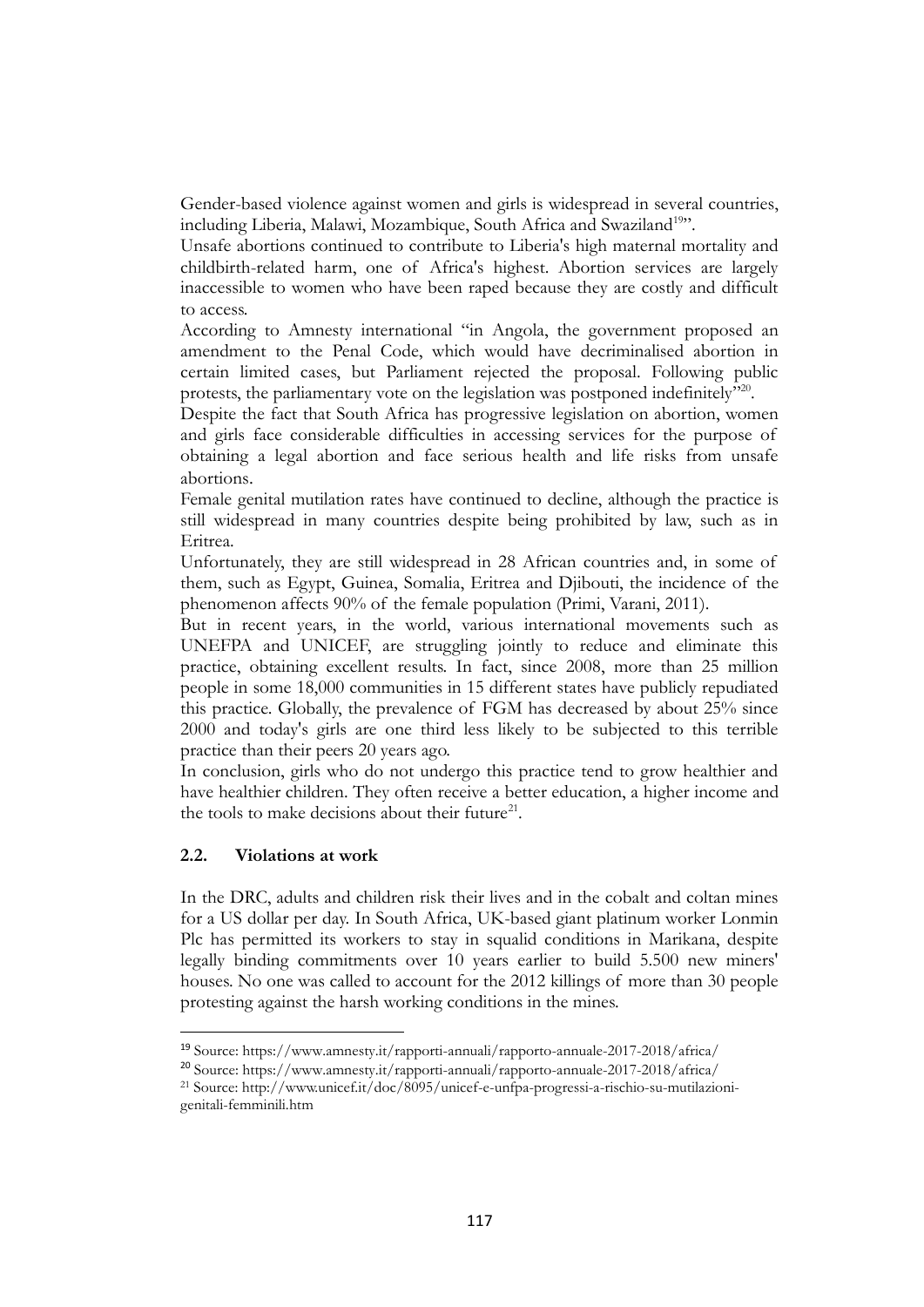Meantime, signs of increasing public pressure, initiatives and demands for more corporate responsibility have emerged in several countries of the region.

In June 2017, a landmark civil lawsuit was filed against Shell in the Netherlands, in which the company was accused of complicity in the arrest, illegal detention and execution of nine members of the Ogoni community, in southern Nigeria hanged by the Nigerian military government in 1995. According with Amnesty Internationals "international organisations have called for Shell to be investigated for its role in these serious human rights violations by Nigerian security forces in Ogoniland during the 1990s.Some governments have taken positive steps. The DRC has committed itself to ending work for children in mining by 2025, which could be a major step forward in eradicating the use of children, even those as young as seven, in the dangerous work of mines. Ghana ratified in 2017 the United Nations Minamata Convention on Mercury, which aims to protect workers from exposure to the toxicity of liquid metals by reducing the use of mercury in small gold mining and craft activities and to protect children from exposure to this metal"<sup>22</sup>.

## **2.3 Death penalty, towards disappearance…**

1

On the death penalty, all African states have adopted the model of the powers that colonised them in their criminal laws. However, with the independence process, each state has established its own pact on the death penalty rather than following the example of colonial powers by abolishing the death penalty. In fact, independent African states have extended the list of capital crimes to include some economic crimes and others. In Uganda, the spread of a disease may deserve a death sentence. In Burundi, where the death penalty has been abolished for a long time, witchcraft was liable to the death penalty because it was considered a serious crime. In countries where military forces took control of political power or where dictatorship was introduced, punishment was easily used in the name of safeguarding national security, when in fact it was used to negotiate with political opponents who are perceived as threats to the ruling regime<sup>23</sup>.

Today, the practice of the death penalty still remains an important point in African debates. The current situation demonstrates the ambivalence or even the opposition that has arisen among African states with regard to the death penalty.

In 2017 Guinea abolished the death penalty altogether, the Gambia is doing so and in the meantime has committed itself to a moratorium, Kenya has cancelled the rule that the death penalty should be an automatic sanction for the murder,

<sup>22</sup> Source: https://www.amnesty.it/rapporti-annuali/rapporto-annuale-2017-2018/africa/

<sup>&</sup>lt;sup>23</sup> The Working Group on the Death Penalty in Africa, 'Study on The Question of The Death Penalty in Africa', p. 27. This study was adopted by the African Commission on Human Rights and Peoples in its 50th Ordinary Session (24 October/07 November 2011) in Banjul (Gambia).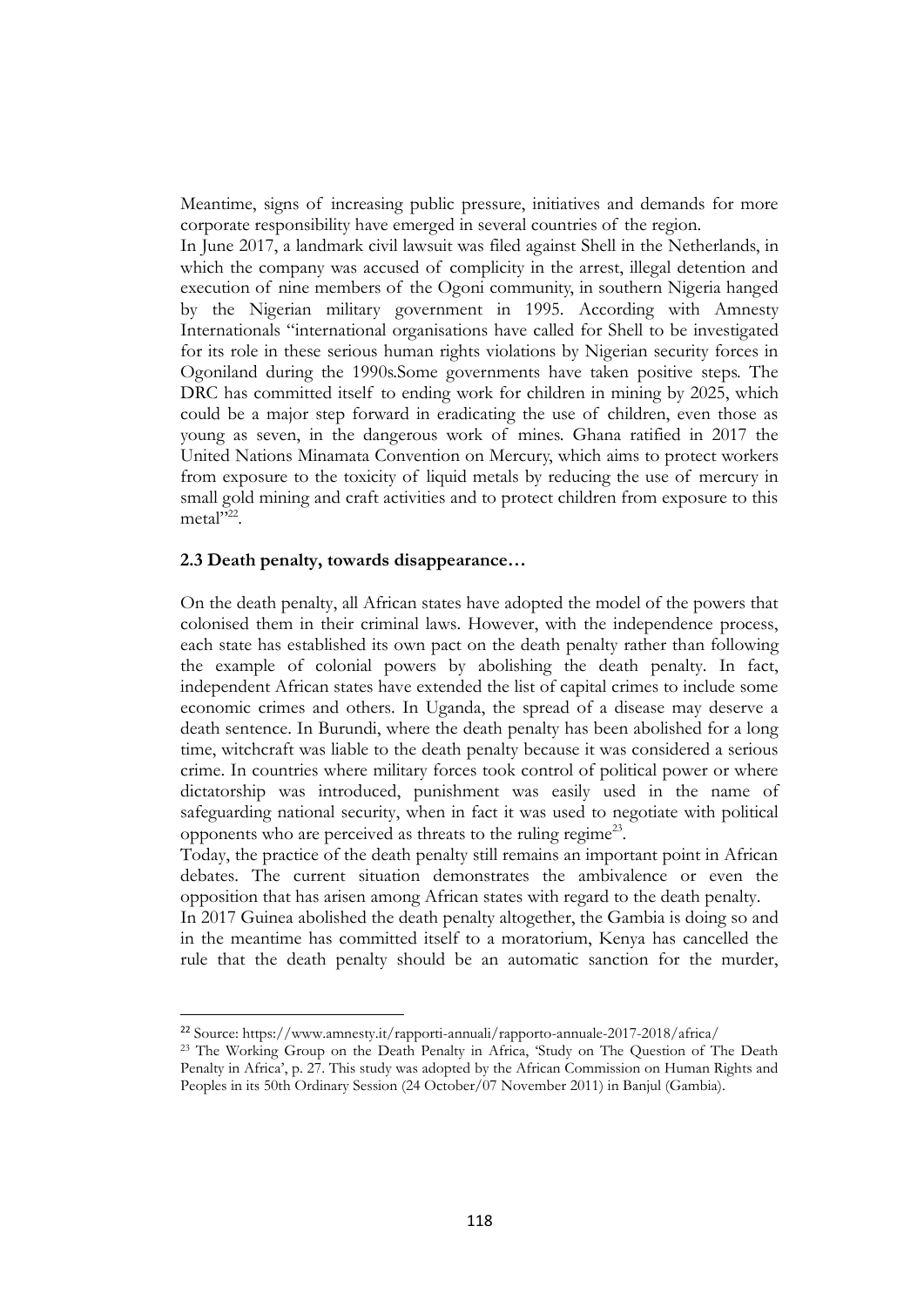Burkina Faso and Chad are about to amend their legislation to repeal the death penalty (Report on the Death Penalty in Africa, 2017).

Today there are many African states that practise the death penalty for some people, life imprisonment for others or both for still others. For example, South Africa is practising life imprisonment. While Cameroon practices both the death penalty and life imprisonment (Ngo Manga, 2015).

In Africa the Death Penalty is present in: Algeria, Botswana, Burkina Faso, Cameroon, Central African Republic, Chad, Congo, Egypt, Guinea, Eritrea, Ethiopia, Gambia, Ghana, Kenya, Lesotho, Liberia, Libya, Mali, Morocco, Niger, Nigeria, Somalia, Sudan, Tunisia, Uganda, Zimbabwe.

The death penalty in these African states is not always applied and, in most cases, is limited to very specific crimes such as high treason and rape. In other countries, such as Nigeria, we must consider the fragmented political situation; in fact, the death penalty is currently applied only in northern Nigeria.

20 sub-Saharan African states have abolished the death penalty for all crimes, and it is high time that the rest of the world followed their direction and handed over this abominable punishment to the history books.

In 2016, Amnesty International had recorded executions in five states in the region, while in 2017 it had executions in only two, South Sudan and Somalia. The resumption of executions in Botswana and Sudan in 2018 must not obscure the positive steps taken by other states. The Gambia has signed an international treaty committing it not to execute death sentences with a view to abolishing the death penalty and in February 2018 the President established an official moratorium on executions.

The gender issue, fair access to work and resources for citizens and governments, resistance against the advance of Islamic extremist factions combined with the ever sensitive and topical issue of the death penalty represent new and interesting challenges for Africa as it will be affected by a large population increase in the coming decades.

## **3. States, security and police in sub-Saharan Africa: some cases**

Despite the economic and social progress underway, Africa remains a continent of weak statehood. In fact, African states have not completed their constitutive process after colonialism and the decolonisation. Despite the diversity of historical paths and geopolitical contexts of individual countries, the difficult internal balances between different communities and ethnic groups, the progressive increase in population, rapid urbanization, climate change and tensions for water and land are some factors that contribute to increasing the vulnerability of most states on the Continent.

The origin of the African state - as it came to light after colonialism, with a territory designed on the basis of external logic and with an institutional architecture of import - and the subsequent inability to resolve these original vices,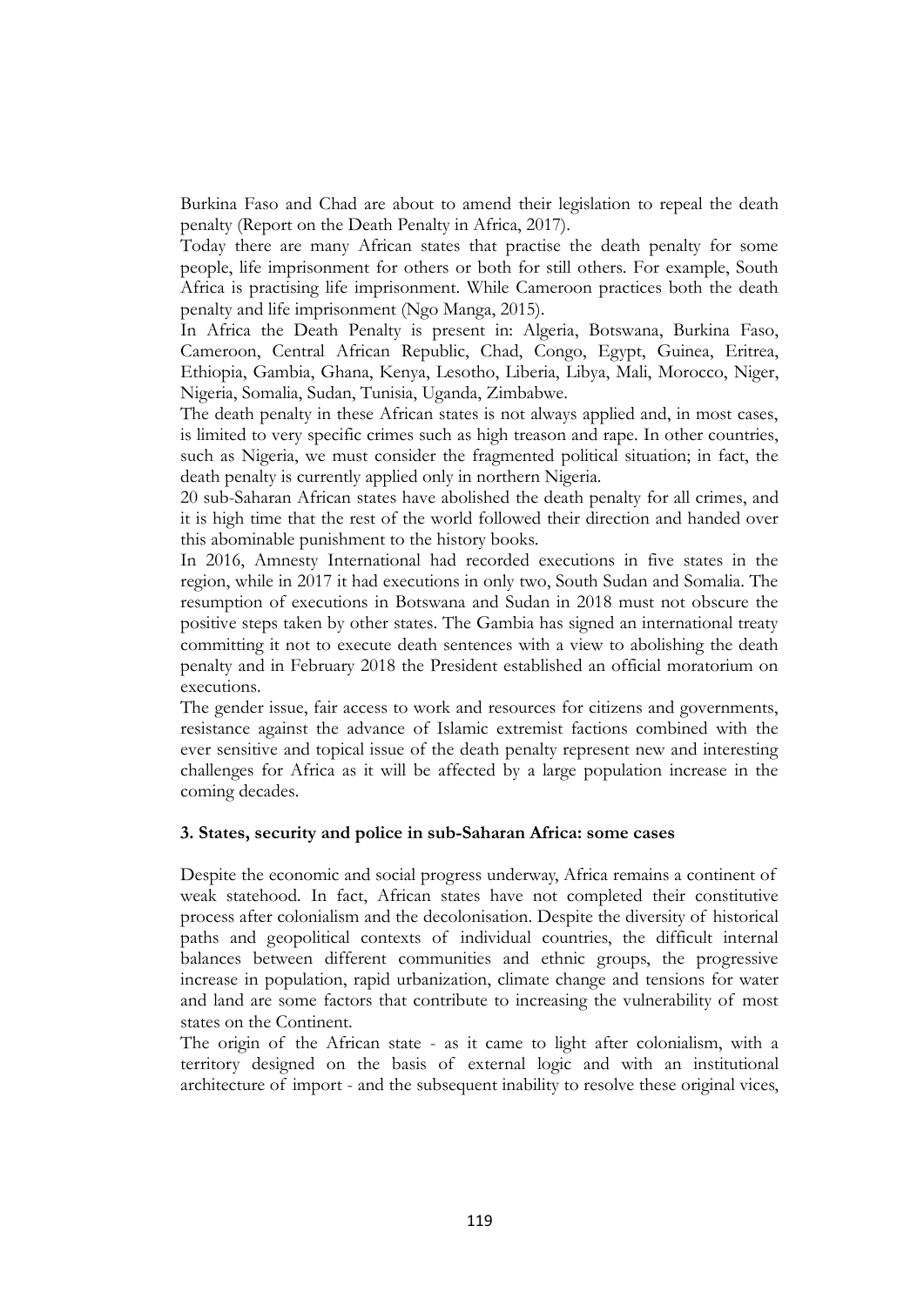has led observers since the 1980s to speak of " almost-states "(Jackson, 1990), or rather state apparatuses that nominally possess all the primary prerogatives of the state, starting with international recognition, but that are unable to fulfill the essential tasks of the state, primarily the maintenance of political and civil order. within the territory. There are a great many sub-Saharan states whose authorities have been repeatedly challenged by armed rebel movements or other illegal organisations, tensions often intertwined with regional and international conflicts.

The traditional basins of instability were for a long time the Horn of Africa where the historical dualism between Ethiopia and Somalia, and their internal conflicts, is overlaid by the opposition between Ethiopia and Eritrea, independent since 1991/1993 - and the Great Lakes (where the main violence concerned the eastern area of Congo-Kinshasa, a remote region from the capital Kinshasa and poorly controlled, and the neighboring Rwanda and Uganda). To these must be added, since some years, the Sahelosaharan belt, in particular, in the area of passage between the desert and the savannah in West Africa, where the nomadism of the Tuaregs, and, more generally, of the Berber populations dedicated to licit and illicit commerce along the ancient caravan lines, is struggling to live with the borders and the institutions of the African States (Ercolesi, 2014).

The "fragility" or weakness of some contemporary states is a complex, multidimensional phenomenon, which responds to pressures both internal and external. Exploded for its diffusion and relevance between the eighties and nineties, it quickly gained a central position among the concerns of observers and actors of African development processes. The Failed States Index (FSI)<sup>24</sup> of the Fund for Peace in Washington, for example, examines this phenomenon by focusing on six socio-economic indicators (demographic pressure, refugees, unequal development, group claims, people exodus and brain drain, poverty and economic decline) and six political and military indicators (state legitimacy, public services, human rights and the rule of law, security systems, divided and polarised elites, external interventions). The result is a ranking of state failure that places some sub-Saharan countries among the top twenty out of a total of 178 (South Sudan, Zimbabwe, Ethiopia ,Somalia, Chad, Guinea, Nigeria, Central African Republic, Sudan, Democratic Republic of Congo).

This reflection, however, refers to security and police forces and it is essentially based on an authoritative source such as that of the aforementioned World Index on Internal Security Forces and Police WISPI, 2017. The Report shows a very critical situation for Nigeria and three other African countries: Uganda, Kenya and the Democratic Republic of Congo, relegated to 124th, 125th and 126th place

<sup>&</sup>lt;sup>24</sup> Since 2005, the index has been published annually by the Peace Facility and the journal Foreign Policy. The list has been quoted by journalists and academics in making extensive comparisons on countries or regions.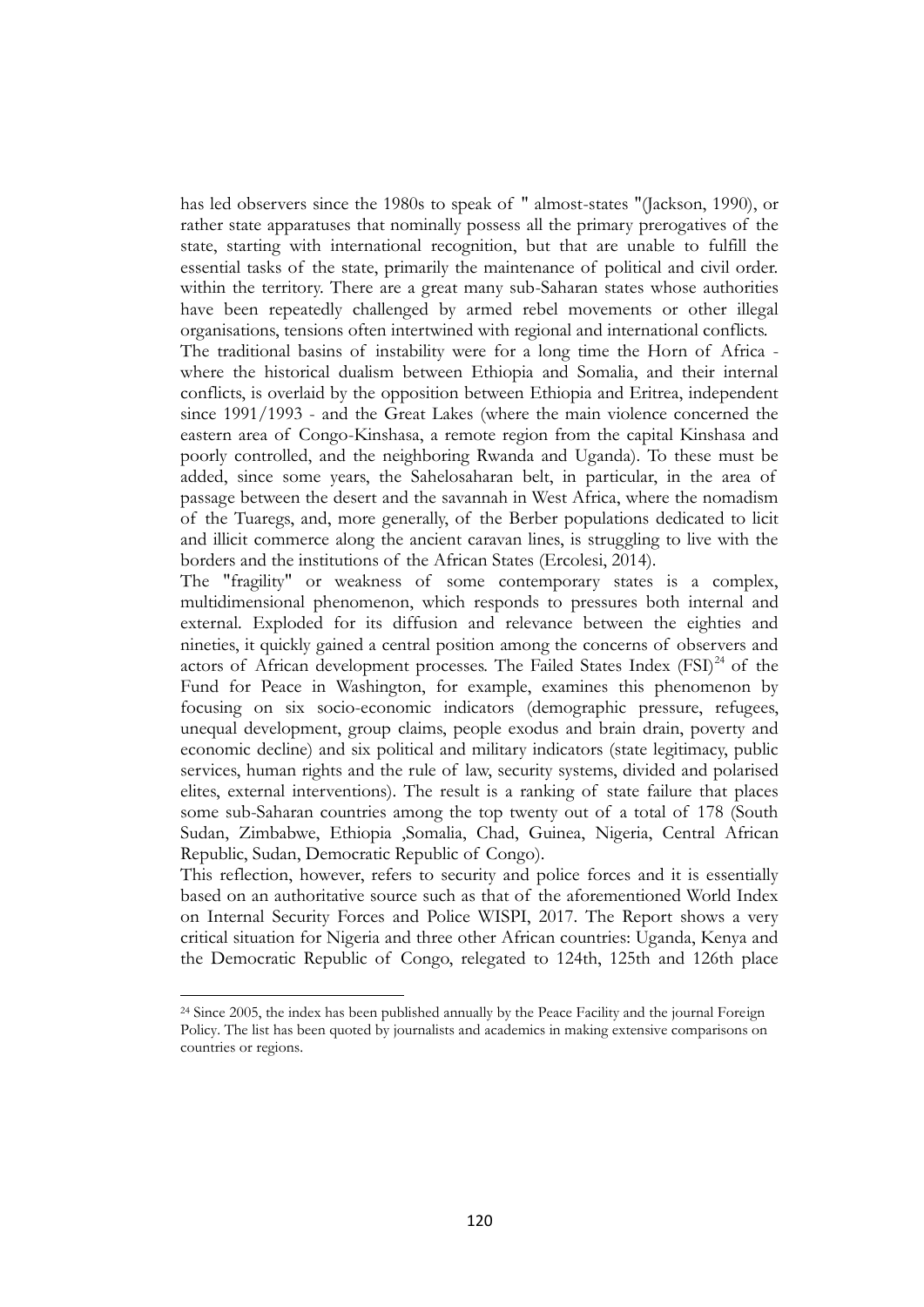respectively, out of the 127 countries included in the international ranking, which consequently establishes that the four worst police forces in the world are all African.

In particular, it is interesting to note that Uganda has a very small police force for its size, with 110 security officers per 100 thousand inhabitants. The lowest rate of all democracies completed, examined in the index. Kenya also has a rather small police force, with 99 officers per 100.000 inhabitants, a very small figure compared to the 347 of the general index average and the 268 of the sub-Saharan African average. Another highlight is that only 30% of the population of the Democratic Republic of Congo feel safe walking alone at night in the neighbourhoods of their cities.

Finally, to understand how Nigeria, with a total score of 0.255 placed itself in last place in WISPI, an estimate: a rate of 20 murders per 100 thousand inhabitants well above the index average.

Among the countries of the continent with the most efficient police, after Botswana, which ranks 47th in the WISPI, Rwanda stands out, 50th place, followed by Algeria, Senegal and Tunisia, respectively in 58th, 68th and 72th position. Other African countries with satisfying situations are Burkina Faso (83), Ghana (85), South Africa (89).

The WISPI Index is developed by means of a careful analysis based on 16 specific indicators related to 4 defined areas (Fig. 5).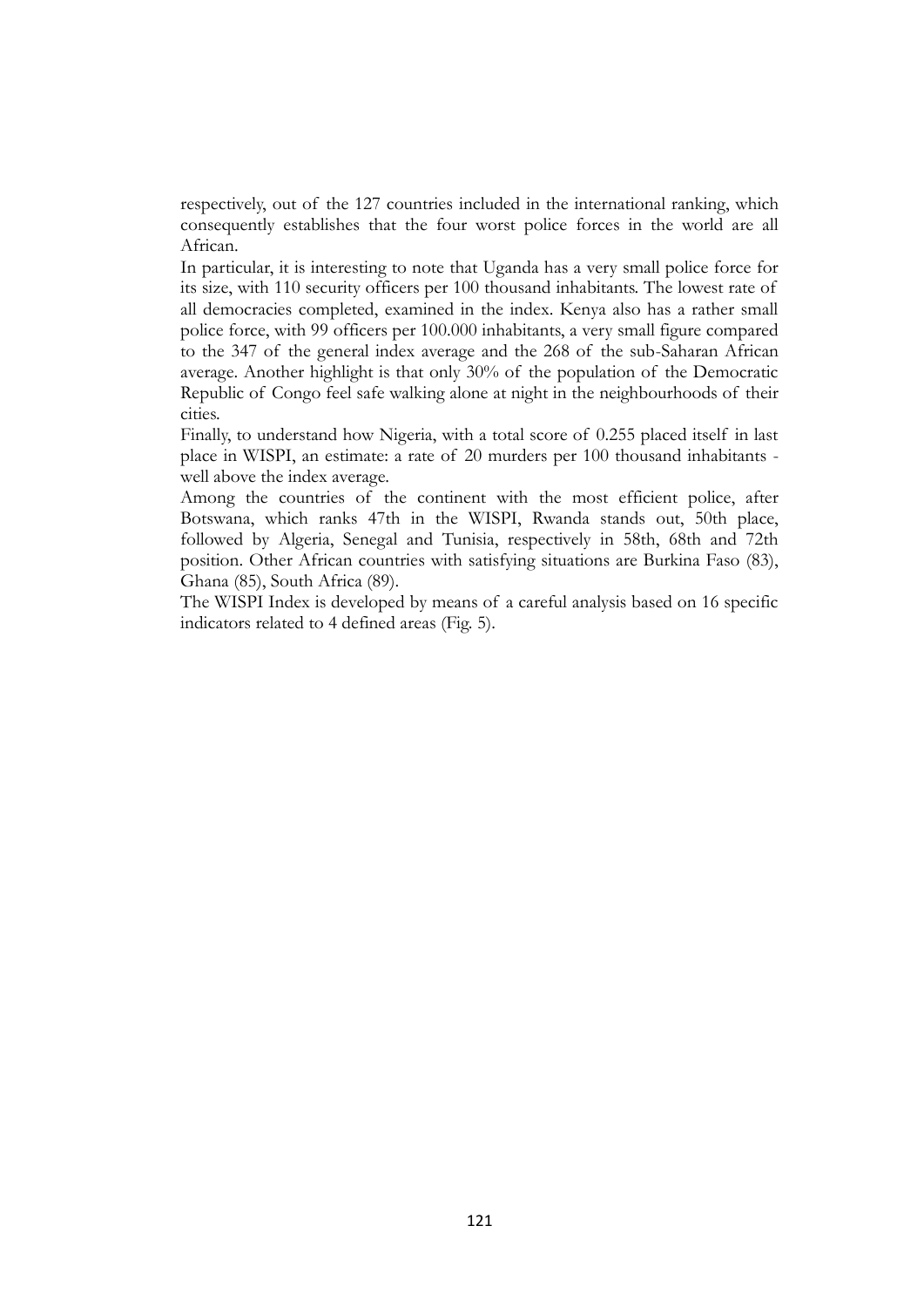| Domain          | <b>Indicator</b>                    | <b>Definition</b>                                                                                      | <b>Source</b>                             |
|-----------------|-------------------------------------|--------------------------------------------------------------------------------------------------------|-------------------------------------------|
| Capacity        | Police                              | Number of Police and<br><b>Internal Security Officers</b><br>per 100,000 people                        | <b>UNODC - Crime Trends</b><br>Survey     |
|                 | <b>Armed Forces</b>                 | Number of Armed Service<br>Personnel per 100,000<br>people                                             | <b>IISS - Military Balance</b>            |
|                 | Private Security                    | Number of Private Security<br>Contractors per 100,000<br>people                                        | Small Arms Survey                         |
|                 | Prison Capacity                     | Ratio of Prisoners to<br>Official Prison Capacity                                                      | World Prison<br><b>Population Project</b> |
| <b>Process</b>  | Corruption                          | Control of Corruption                                                                                  | WB - World Governance<br>Indicators       |
|                 | <b>Effectiveness</b>                | Criminal Justice<br>effectiveness, impartial,<br>respects rights                                       | World Justice Project                     |
|                 | <b>Bribe Payments</b><br>to Police  | % of Respondents who<br>Paid a Bribe to a Police<br>Officer in the Past Year                           | Global Corruption<br>Barometer            |
|                 | Underreporting                      | Ratio of Police Reported<br>Thefts to Survey Reported<br><b>Thefts</b>                                 | <b>IEP Analysis</b>                       |
| Legitimacy      | Due Process                         | Due process of law and<br>rights of the accused                                                        | World Justice Project                     |
|                 | Confidence<br>in Police             | % of Respondents who<br>have Confidence in Their<br>Local Police                                       | Gallup World Poll                         |
|                 | Public Use.<br>Private Gain         | Government officials in the<br>police and the military do<br>not use public office for<br>private gain | World Justice Project                     |
|                 | <b>Political Terror</b>             | Use of Force by<br>Government Against<br>Its Own Citizens                                              | Political Terror Scale                    |
| <b>Dutcomes</b> | Homicide                            | Number of Intentional<br>Homicides per 100,000<br>people                                               | <b>UNODC - Crime Trends</b><br>Survey     |
|                 | Violent Crime                       | % Assaulted or mugged in<br>the Last Year                                                              | Gallup World Poll                         |
|                 | Terrorism                           | Composite measure of<br>deaths, injuries, and<br>incidents of terrorism                                | Global Terrorism Index                    |
|                 | <b>Public Safety</b><br>Perceptions | Perceptions of safety<br>walking alone at night                                                        | Gallup World Poll                         |

Figure 5. World Internal Security and Police Index, Domains and Indicators. (Source: WISPI Report 2016).

According to the WISPI 2017 Report, terrorism remains one of the greatest internal threats to the security of the countries examined. This is shown by the dramatic increase in attacks over the last three years, with more than 62 thousand people killed. And the most significant increase in attacks occurred in Nigeria, the African country situated in the penultimate position on the list (North Korea is the latest). The analysis shows that the sub-Saharan region, together with the Asia-Pacific region, recorded the highest number of variations of the nine examined in the report. Another salient datum is constituted by the fact that the authoritarian regimes of sub-Saharan Africa have police forces and numerically smaller armies,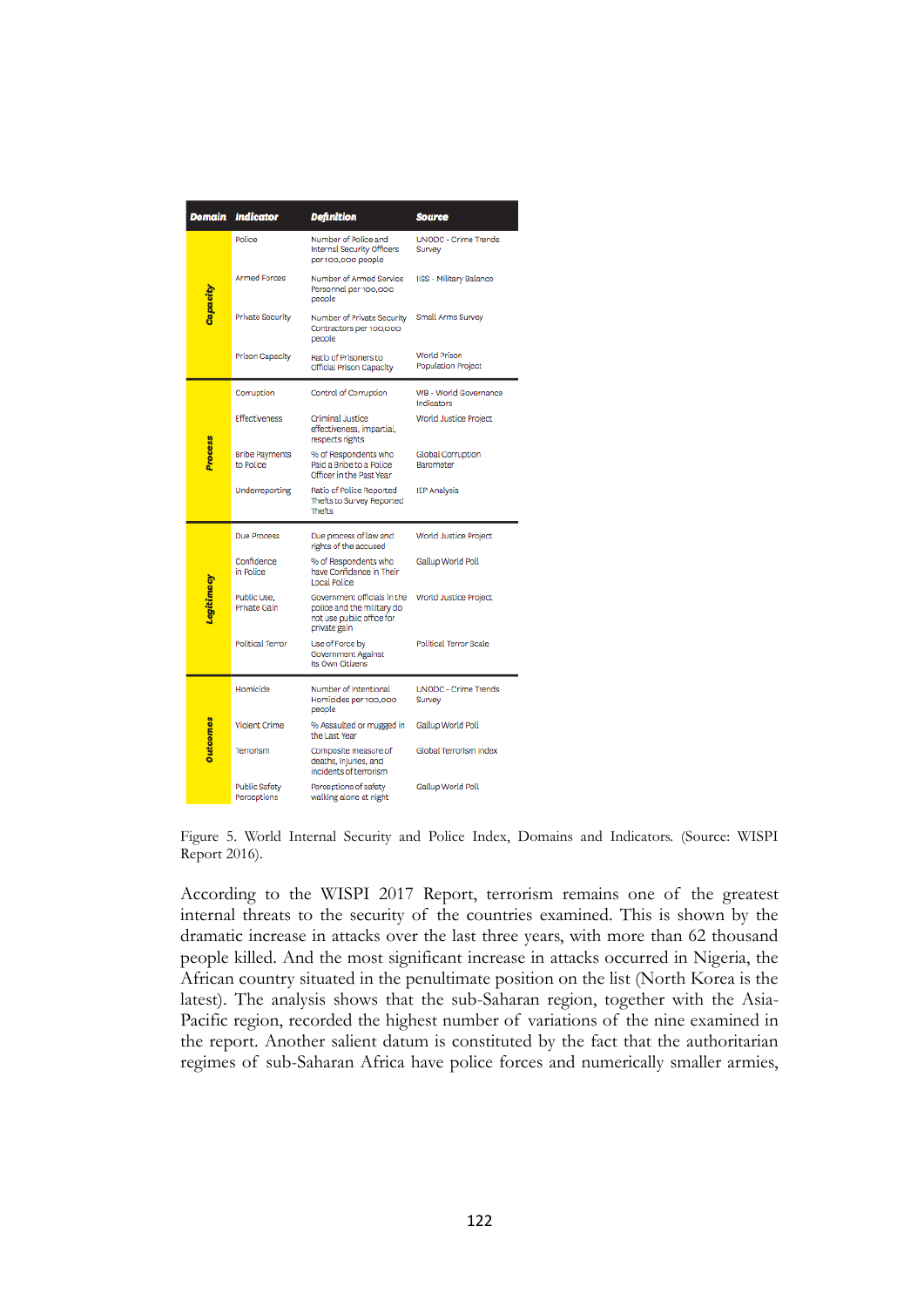compared to their Middle Eastern counterparts. Overall, this had a negative impact on the result of the level of capacity, which is the lowest in sub-Saharan Africa.

Cultural factors and political contexts have no influence, but a careful study of the Report shows that geographical factors play a relatively modest role in determining the legitimacy and effectiveness of procedures in authoritarian regimes, while capacities and results are much more influenced by the geopolitical and cultural environment. However, it should be kept in mind that countries with insufficient data are excluded from the index, as are countries currently involved in a prolonged civil conflict, so the four African countries at the end of the ranking may not have the worst situation of internal security at global level (WISPI, 2017). To complete the reflection, it should be pointed out that in the scenario of sub-Saharan Africa there are new leaders belonging to old parties that may not be able to implement the desired reforms. The new leaders replaced the long-standing leaders in Zimbabwe and Angola in 2017, but their leadership background has raised doubts about the promises of changement. The death of President Robert Mugabe at the end of 2017 left the future in Zimbabwe uncertain, especially for democracy. In Angola, newly elected president João Lourenço began to demolish the family power structure created by his previous president, José Eduardo dos Santos, who had been serving as president for 38 years and remained head of the powerful party. However, it is not clear whether Lourenço would tackle corruption in a comprehensive way or simply establish its control over the sticks of power and public assets<sup>25</sup>.

The leaders of many other countries have remained in power, often at the expense of the fundamental rights of their citizens. The Kenyan Supreme Court initially obtained broad support for the annulment of the results of what was considered a flawed presidential election in August 2017. However, the period leading up to the court's response was marked by the absence of substantial reforms, political abuse and the boycott of the main opposition leader, Raila Odinga. These factors jeopardized the credibility of the victory of President Uhuru Kenyatta, who won 98 percent of the vote in the face of a low turnout.

In neighbouring Tanzania, the government of president John Magufuli, who became a member of the only powerful party the country has ever known in 2015, has increased the suppression of opposition dissent, withholding opposed politics, blocking the media and detaining citizens for having published critical views on social media<sup>26</sup>.

In Uganda, elderly President Yoweri Museveni, president since 1986, tried to remove the 75 year-old presidential age limit, which would allow him to re-apply in 2021. Museveni had just won re-election the previous year in a climate of police violence in the foreground, Internet disruptions and allegations of treason against his main challenger.

<u>.</u>

<sup>25</sup> Source:<https://freedomhouse.org/report/freedom-world/freedom-world-2018>

<sup>26</sup> Source:<https://freedomhouse.org/report/freedom-world/freedom-world-2018>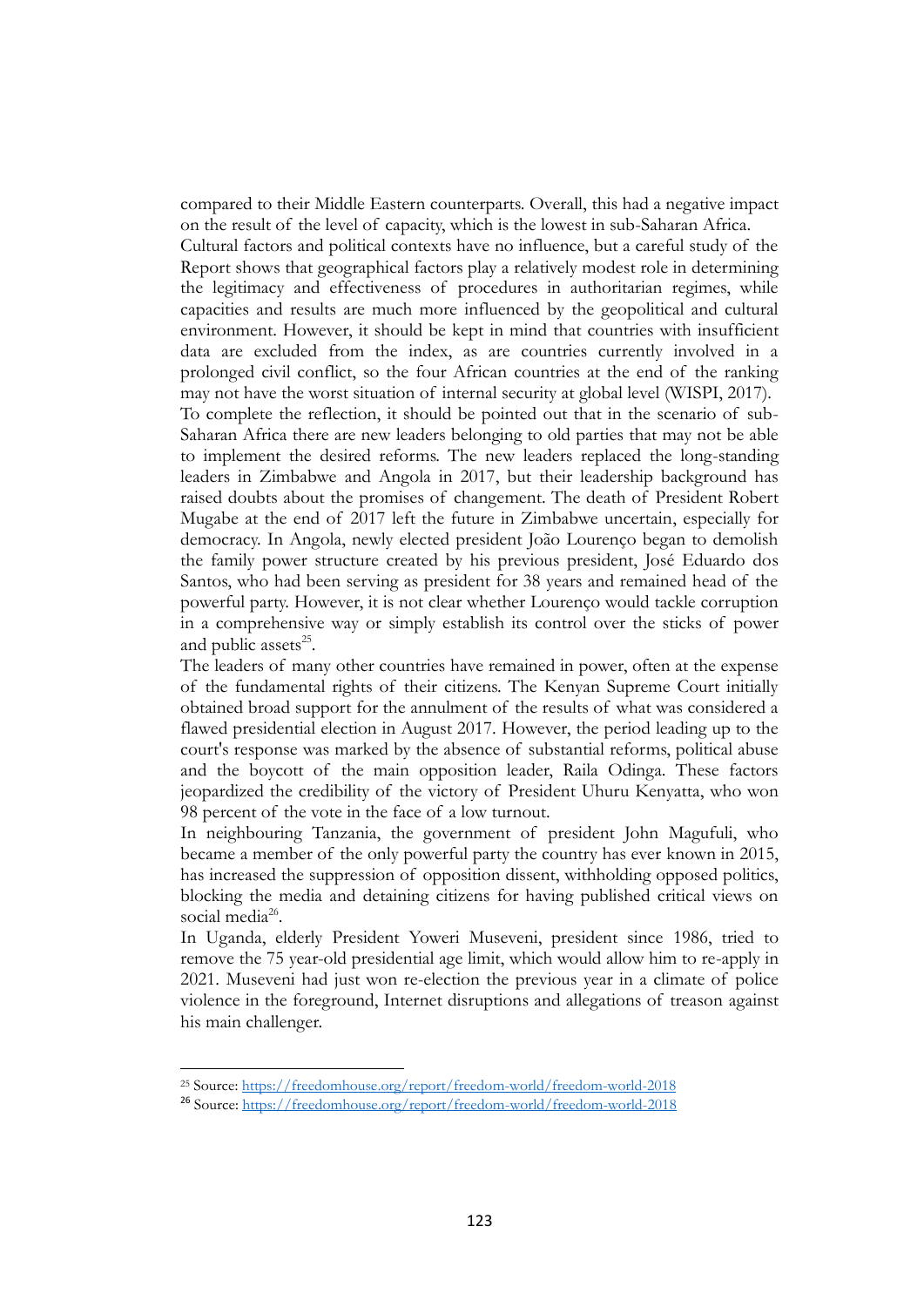South Africa, a country considered democratic, has also seen the corruption scandal involving President Jacob Zuma, with further revelations about the family's vast influence on his government.

The Gambia is the country with one of the biggest improvements, as highlighted in the Freedom in the World 2017 report, moving from a nonfree to a partially free country. For more than twenty years, the country has painfully been under the oppressive regime of President Yahya Jammeh, who gained control in a military coup d'état. Under his leadership, opposition members of the government, independent journalists and rights activists were intimidated, arbitrarily arrested, tortured and forcibly disappeared.<sup>27</sup>

The inauguration of the new President Adama Barrow saw among the first changes the return of journalists and activists to exile, political prisoners were released, ministers declared their assets to an ombudsman and the press union started working on the reform of the media sector. This has led to strong and timely international support for democratic transitions, although good practices and long-term incentives will be needed to ensure good governance over time.

Despite Zimbabwe, thanks to the newly elected President, the country's status has decreased from partially free to not free due to the process by which the former President Mugabe was forced to resign because of military pressure<sup>28</sup>.

#### **4. Final notes**

1

This first mapping, even if partial and part of a wider research, tries to highlight the most important elements with regard to security policies and human rights violations in the sub-Saharan African landscape, also taking into account the most important international relations that concern the area.

Moreover, the African continent is one of the focal points of security in international relations. Despite the historical marginalization and submission of the continent, far from being outside the world system, it is today increasingly present as a generator of international politics and great economic interests. Both on a continental scale and in the South-South relationship, Africa, with its individuality and resources, also ranges in transnational processes.

Since the Nineties, after the end of the Cold War, the United States has competed in Africa through bilateral relations and without delegating to the former colonial powers the protection of "security" on the spot. American interference has been less discreet in the former losses of weak powers such as Belgium, Portugal and Italy itself, which have been unable to maintain the necessary influence once they have lost direct control<sup>29</sup>. On the contrary, France has also defended its influence

<sup>27</sup>Source:<https://freedomhouse.org/report/freedom-world/freedom-world-2018>

<sup>28</sup> Source:<https://freedomhouse.org/report/freedom-world/freedom-world-2018>

<sup>29</sup> The United States tries to keep intact the monopoly of the oil exploitation concentrated in the western tropical zones, while with the enlargement of the base in Djibouti and the birth of Africom, the States have conferred to their military presence a decisive strengthening to protect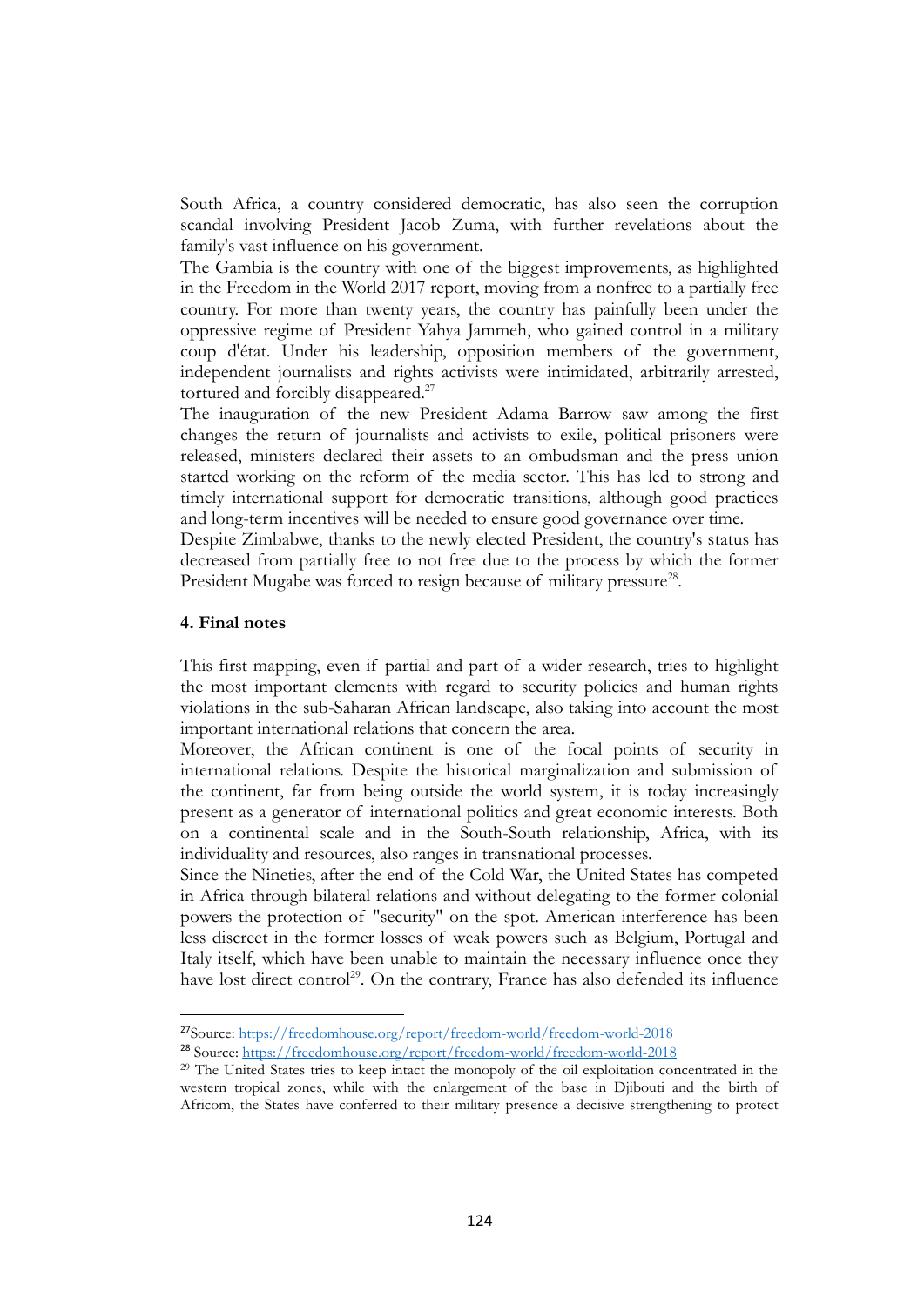in the former colonies from direct competition from Washington, even though it has lost ground in the Great Lakes area.the current French African programme is not limited to a simple re-edition of the Françafrique but aims to introduce the rules of the rule of law and the global market into French-speaking Africa as well. In comparison, although an empire's footprint has remained in Eastern, Southern and some West African states, summed up in the Commonwealth's bridging work, Britain's ambitions are clearly lower than France's and more in line with American projects.

Meanwhile Africa has learned to know a new partner China, which has greatly expanded its influence through an organized and systematic project of penetration into the Continent<sup>30</sup>. Unlike Western practice, the Chinese are not directly concerned with internal political issues, but they are supporters of efficient action at the commercial, economic and financial levels, which has allowed them to grow their presence on African territory with great speed, without ever questioning or making their political status or respect for individual rights. The fundamental problem with the Chinese initiative is the lack of transparency in the recognition of civil rights and the promotion of development focused more on opening up a Chinese market in Africa than on building an African market in Africa (Alden, Large, 2011).

To further increase and complicate the economic and political variables within the African continent there is also the parallel attempt by India and Turkey to grow their area of influence on the East Coast and in the Horn of Africa, while there is a spreading violence by Islamist terrorist organizations, which after the defeat of the Caliphate are now focusing on new fronts.

The reports analyzed in this paper reveal the political immobility and failures of regional and international institutions in dealing with long-standing conflicts, as well as a certain intolerance towards peaceful dissent and a deep-rooted contempt for the law and freedom of association have become the norm in many countries. These trends have been set in a context where progress in poverty reduction and limited progress in Human Development has been slow and often at alternate stages.

Moreover, instability *tout court* in a continent like Africa affects Europe directly through two main effects: the first is immigration, which becomes difficult to control in times of instability, while the second is the lack of confidence on the part of private investors in these geographical areas that have potentially great prospects for growth and development: if they cannot be controlled and pacified they cannot give any guarantee of continuity to possible commercial, economic and financial enterprises.

However, there have been signs of hope and progress, which have rarely gained

their own interests (Source: [http://www.ildolomiti.it/societa/2018/il-futuro-dellafrica-tra-leuropa](http://www.ildolomiti.it/societa/2018/il-futuro-dellafrica-tra-leuropa-che-guarda-la-cina-che-investe-e-gli-stati-uniti-che)[che-guarda-la-cina-che-investe-e-gli-stati-uniti-che](http://www.ildolomiti.it/societa/2018/il-futuro-dellafrica-tra-leuropa-che-guarda-la-cina-che-investe-e-gli-stati-uniti-che) )

<sup>30</sup> China has started a program of controlled and steady immigration of Chinese from their homeland to Africa to open new small and medium businesses.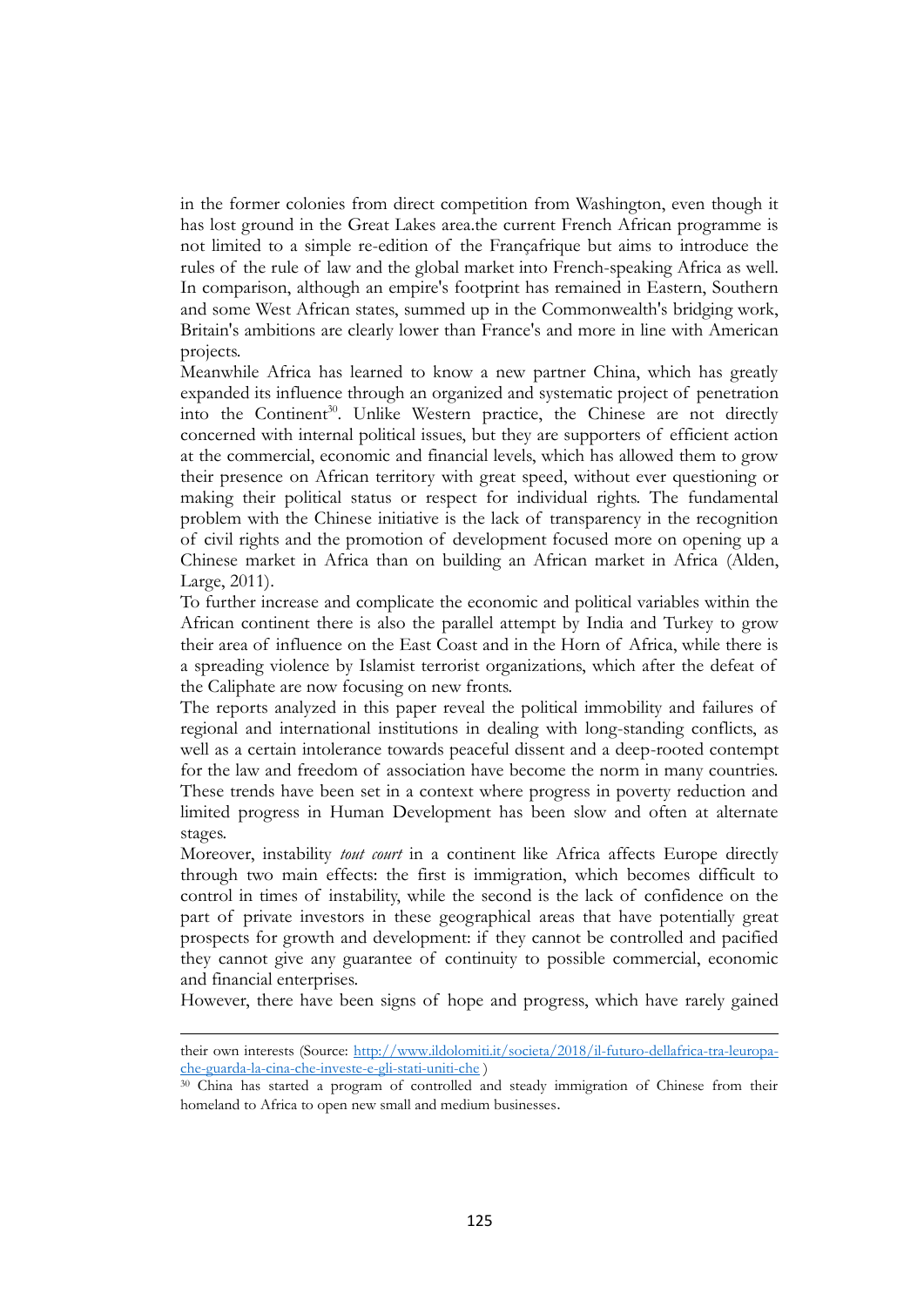the attention of the world press: the courage of ordinary people and human rights defenders, who have fought to demand justice, equality and dignity, despite repression.

However, not everything in Africa is overshadowed by violence. Something, albeit slowly, is moving in the right direction. Kenya's High Court has stopped the closure of Dadaab, the largest refugee camp in the world. In Nigeria, forced expulsions were prevented in the capital Abuja by two sentences which ruled that any threat of forced eviction without due notification to the persons concerned was illegal and that both forced evictions and the threat of their implementation constituted cruel, inhuman and degrading treatment. In Angola, the Angolan National Court has declared unconstitutional legislation aimed at hindering the efforts of organised civil societies<sup>31</sup>. The draft of Burkina Faso's new constitution includes provisions that should strengthen the protection of human rights.

In Africa, in the face of a political class that in many cases still follows a wrong "path", there is a civil society that is mobilizing. The African Union itself has launched an ambitious programme to "silence arms" by 2020-2025.

#### **References**

1

Acheampong, K. (2001). Reforming the substance of the African Charter on Human and People's Rights: Civil and political rigths and socio-economic rights. African Human Rigths Law Journal,185-201.

African Commission on Human and Peoples' Rights (2017). Study on the question of the Death Penalty in Africa. Banjul (Gambia): Baobab Printers.

African Union, Economic Commission for Africa (UN) (2017). 2017 Africa Sustainable Development Report. Addis Ababa: Economic Commission for Africa

Alden, C., Large, D. (2011). China's Exceptionalism and the Challenges of Delivering Difference in Africa. Journal of Contemporary China, 68, 21-38.

Amnesty International. Rapporto annuale 2017/2018. Africa (2018). Reference to a web source [Online] Available: [https://www.amnesty.it/rapporti-annuali/rapporto-annuale-2017-](https://www.amnesty.it/rapporti-annuali/rapporto-annuale-2017-2018/africa/) [2018/africa/\(](https://www.amnesty.it/rapporti-annuali/rapporto-annuale-2017-2018/africa/)June 20, 2018)

Chiari, T. (2018). Il futuro dell'Africa tra l'Europa che guarda, la Cina che investe e gli Stati Uniti che potenziano l'apparato militare. Reference to a web source [Online] Available: [http://www.ildolomiti.it/societa/2018/il-futuro-dellafrica-tra-leuropa-che-guarda-la-cina-che](http://www.ildolomiti.it/societa/2018/il-futuro-dellafrica-tra-leuropa-che-guarda-la-cina-che-investe-e-gli-stati-uniti-che)[investe-e-gli-stati-uniti-che](http://www.ildolomiti.it/societa/2018/il-futuro-dellafrica-tra-leuropa-che-guarda-la-cina-che-investe-e-gli-stati-uniti-che) (January 7, 2018)

Cirpac (2016). Africa Report.draft. Pisa: Cirpac.

Engel, U., Gomes Porto (eds) (2010). Africa's New Peace and Security Architecture: Promoting Norms, Institutionalizing Solution. Journal of Conflict & Security Law. Oxford: Oxford University Press.

Ercolesi, M.C. (2014). L'Africa, tra crisi globali e sfide locali. Atlante Geopolitico. Treccani. Reference to a web source [Online] Available: [http://www.treccani.it/enciclopedia/tra-crisi-locali](http://www.treccani.it/enciclopedia/tra-crisi-locali-e-sfide-globali-l-africa_%28Atlante-Geopolitico%29/)[e-sfide-globali-l-africa\\_%28Atlante-Geopolitico%29/](http://www.treccani.it/enciclopedia/tra-crisi-locali-e-sfide-globali-l-africa_%28Atlante-Geopolitico%29/) (June 20, 2018).

Federici M.C. (2013). La sicurezza umana: un paradigma sociologico. Milano: Franco Angeli.

Iliffe, J. (1995). Africans: The History of a Continent. Cambridge: Cambridge University Press.

<sup>31</sup> Source: https://www.amnesty.it/rapporti-annuali/rapporto-annuale-2017-2018/africa/